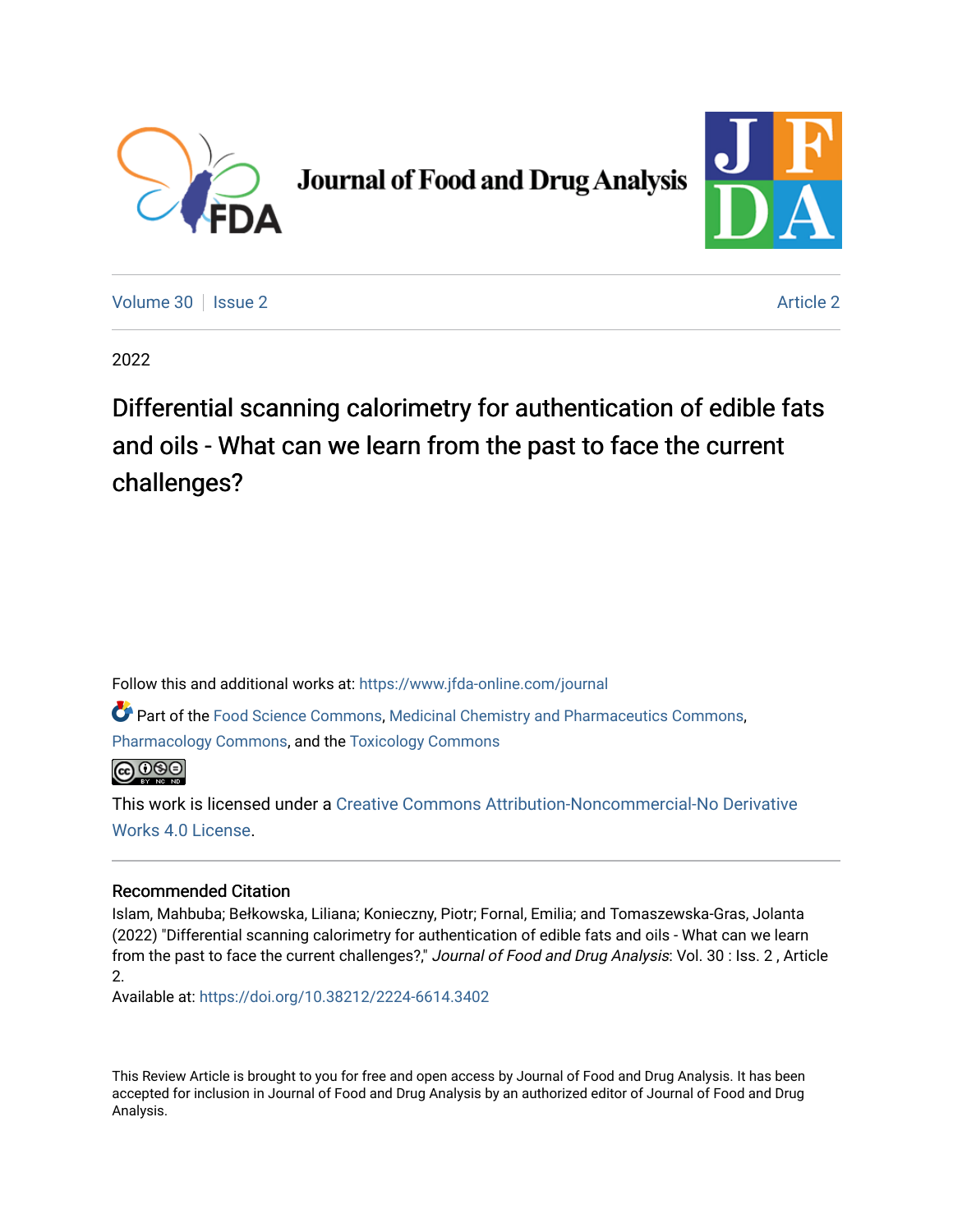# Differential scanning calorimetry for authentication of edible fats and oils-What can we learn from the past to face the current challenges?

M[a](#page-1-0)hbuba Islam <sup>a</sup>, Liliana Bełkowska <sup>a</sup>, Piotr Konieczny <sup>a</sup>, Emilia Fornal <sup>[b](#page-1-1)</sup>, Jolanta Tomaszewska-Gras <sup>[a,](#page-1-0)</sup>\*

#### Abstract

Fats and oils authentication has become an important issue recently, due to the growing interest in consumption of cold-pressed oils. Therefore, it is becoming more and more difficult to maintain official control over the growing assortment of new cold-pressed oils. Authenticity of plant oils is also an important issue for religious or cultural reasons. This review article focuses on the application of differential scanning calorimetry (DSC) in the field of assessing authenticity of various fats and oils (e.g. olive oil, palm oil, confectionery fats, butter). Extra virgin olive oil (EVOO) is the most comprehensively tested oil by means of the DSC technique in terms of the authenticity of origin as well as the adulteration with foreign oils. In most of the studies on DSC applicability for authentication, crystallization and melting curves were analyzed by the conventional DSC, although other modified DSC methods were also applied, such as isothermal freezing, modulated temperature DSC (MT-DSC) and fast DSC. However, the most promising are the melting profiles, which, due to the complexity of transitions, need advanced chemometric tools as well as tools for peaks deconvolution. The future prospect of using DSC in the authenticity assessment lies also in the use of DSC techniques along with other complementary chromatographic or spectroscopic techniques.

Keywords: Crystallization profiles, Differential scanning calorimetry, Edible oils, Food authenticity, Melting profiles

# 1. Introduction

I nnovative food formulation research is coherently connected with the study of its thermal properties, since temperature is one of the most important parameters used in the production. Thermal analysis (TA) techniques have always been extensively employed in research and development and have been found useful in many wide-ranging applications from inorganic to organic materials, providing valuable thermodynamic and kinetic data simultaneously [\[1](#page-15-0),[2\]](#page-15-1). As the most widely used among the various thermal techniques, DSC was initially used to test inorganic materials such as polymers or construction materials, e.g. cement, gypsum and clays and later in the studies of biomolecules like

proteins or biomembranes [\[3](#page-15-2)]. Nowadays, this technique is also widely used in the routine analysis of drugs compounds [\[4](#page-15-3)], biomolecules and nanosized materials [\[5](#page-15-4)], energetic materials [[6\]](#page-15-5) as well as petroleum products [[7\]](#page-15-6). Gradually over time, food research using DSC techniques has undergone intensive development, mainly focused on the study of protein denaturation and protein unfolding [[8\]](#page-15-7), starch gelatinization or retrogradation in cereal based products technology, evaluation of physical characteristics and authentication of oils and fats based on their thermal behaviors like the phase transition of melting and crystallization, as well as oxidative stability. There are numerous review articles showing the spectrum of application and the importance of DSC in various food compounds

\* Corresponding author at:

<https://doi.org/10.38212/2224-6614.3402> 2224-6614/© 2022 Taiwan Food and Drug Administration. This is an open access article under the CC-BY-NC-ND license [\(http://creativecommons.org/licenses/by-nc-nd/4.0/\)](http://creativecommons.org/licenses/by-nc-nd/4.0/).

<span id="page-1-0"></span><sup>&</sup>lt;sup>a</sup> Department of Food Quality and Safety Management, Poznań University of Life Sciences, ul. Wojska Polskiego 31/33, 60-637 Poznań, Poland

<span id="page-1-1"></span><sup>b</sup> Department of Bioanalytics, Medical University of Lublin, ul. Jaczewskiego 8b, 20-090 Lublin, Poland

Received 22 September 2021; revised 7 January 2022; accepted 27 January 2022. Available online 15 June 2022

E-mail addresses: [jolanta.tomaszewska-gras@up.poznan.pl,](mailto:jolanta.tomaszewska-gras@up.poznan.pl) [gras@up.poznan.pl](mailto:gras@up.poznan.pl) (J. Tomaszewska-Gras).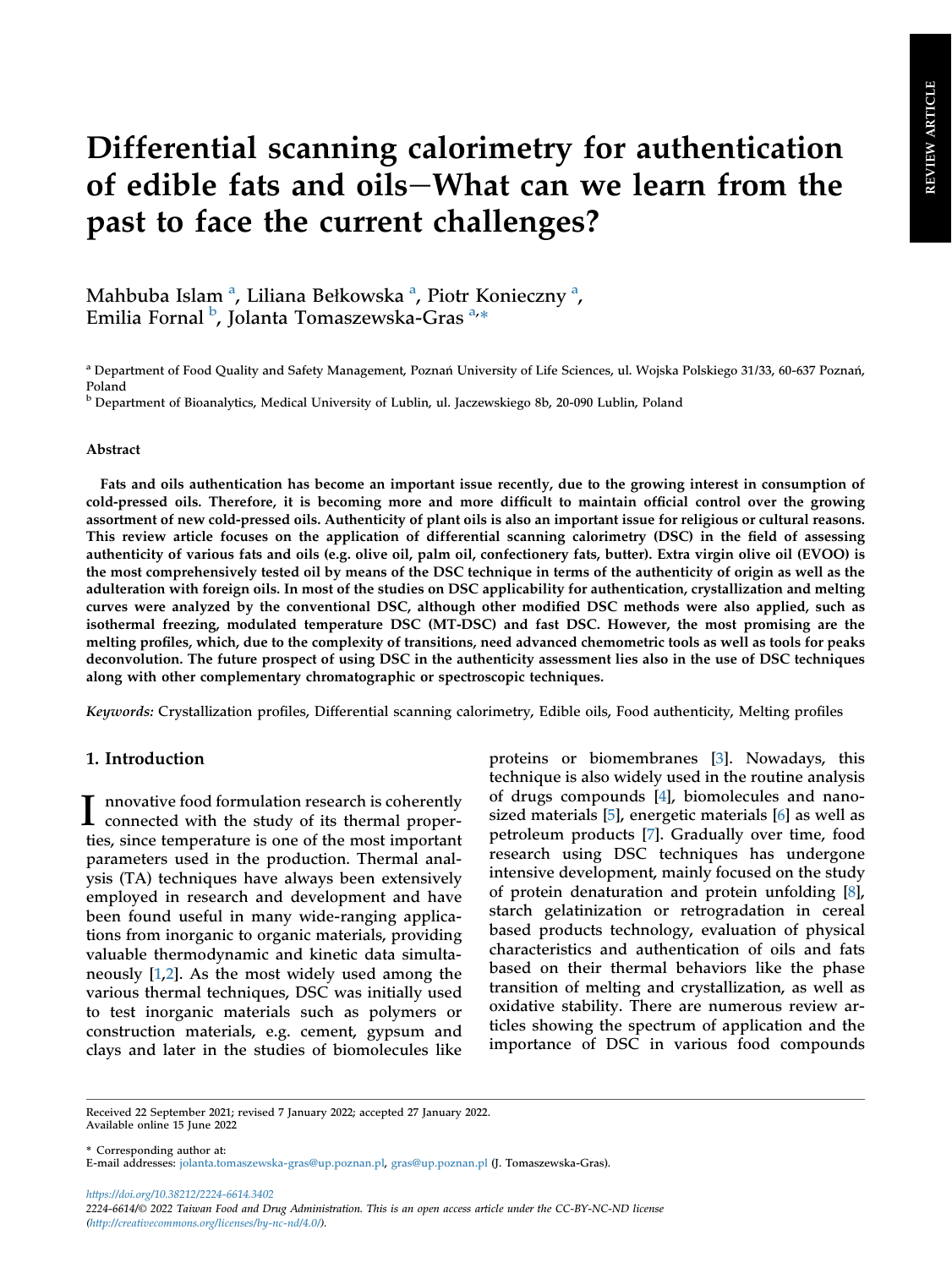analysis  $[1,9-12]$  $[1,9-12]$  $[1,9-12]$  $[1,9-12]$  $[1,9-12]$  $[1,9-12]$ . Differential scanning calorimetry (DSC) has been applied in oils and fats research for various aspects, providing thermodynamic data for their description, as thermal properties were found to be related to the chemical composition [[13\]](#page-15-9). According to the study, it has been shown that the crystallization and melting profiles of fats and oils are regulated by heat-related phenomena and associated mainly with their triacylglycerols (TGA) and fatty acids (FA) compositions. Thus, analysis of their melting and crystallization behavior using the DSC technique has made a significant contribution to the authenticity assessment of fats and oils. The pioneering research on the use of the DSC technique for authenticating oils was published by Dyszel and Baish [[14\]](#page-15-10). This was the first attempt at nique for authenticating ons was published by<br>Dyszel and Baish [14]. This was the first attempt at<br>creating a data bank with the calorimetric "finger-Dyszer and baish [14]. This was the first attempt at<br>creating a data bank with the calorimetric "finger-<br>prints" of the main edible oils. Scientific literatures framed from last decade showed plenty possibilities of DSC usage in qualitative and quantitative analysis of fats and oils from wide array of resources, i.e. cold-pressed oils, extracted oils, refined oils, as well as interesterificated or fractionated fats  $[15-20]$  $[15-20]$  $[15-20]$  $[15-20]$  $[15-20]$ . Latest scientific papers with application of DSC for oils and fats authenticity assessment showed that this technique has been used in wide range of fats and oils from both animal and plants sources, however it is not used as only one technique, but usually in combination with other complementary chromatographic or spectroscopic techniques  $[21-26]$  $[21-26]$  $[21-26]$ .

#### 2. Differential scanning calorimetry

#### 2.1. Principles of differential scanning calorimetry

According to the terminology of ISO standard, differential scanning calorimetry (DSC) is a technique in which the difference between the rate of heat flow into a specimen and into a reference is derived as a function of temperature and/or time, while the specimen and reference are subjected to the same controlled temperature program in a specified atmosphere using a symmetrical measurement system [[27\]](#page-15-13). The DSC technique is a development of the earlier method of DTA (Differential Thermal Analysis), where the basic principle is measuring temperature changes. A DTA curve depicts temperature difference between sample and reference material  $(\Delta T)$  as a function of temperature. The earliest DSC (Model DSC-1) was originally introduced in 1964 by Watson and his co-workers at Perkin-Elmer Co [[28\]](#page-15-14). The basic novelty of DSC involves measuring the temperatures and heat flows associated with transitions in materials as a function

of time and temperature in a controlled atmosphere. In contrast to DTA, DSC is a technique where it is presumed that the sample and the reference are in similar conditions at a pre-programmed heating/ cooling rate, and thus measures the energy (in the form of heat) necessary to achieve a zero-temperature difference between them, as a function of temperature or time. With the DSC technique it is possible to detect the amount of heat absorbed or released during phase transition by measuring the difference in heat flow between the sample and reference [\[29](#page-15-15)]. The resulting plot is known as the DSC curve, which expresses heat flow as a function of temperature.

Based on the principle of the measure, DSC instrumentation uses two different methods of measurement, which can be distinguished as follows:

- The heat flux DSC (heat flow)<br>• The power compensation
- compensation DSC (heat compensation)

The difference between two these two types of DSC is presented in [Fig. 1.](#page-3-0) The heat flux DSC comprises two crucibles, sample and inert reference material, placed symmetrically on a thermoelectric disc, surrounded by a single furnace. The sample and reference material are subjected to the same temperature-control program by a single heater. If there would be a temperature difference between the sample and reference, which is measured by thermocouples, the consequent heat flow is determined by the thermal equivalent of Ohm's law: mermocouples, the consequent heat how is deter-<br>mined by the thermal equivalent of Ohm's law:<br> $q = \Delta T/R$ , where q is "sample heat flow",  $\Delta T$  is<br>"temperature difference between sample and  $\mathbf{r}$ temperature difference between sample and  $q = \Delta T/K$ , where q is sample heat now,  $\Delta T$  is<br>
"temperature difference between sample and<br>
reference", and R is "resistance of thermoelectric reference", and R is "resistance of thermoelectric disk" [[30\]](#page-15-16). In fact, in heat flux DSC the heat flow is derived from the temperature difference.

The most noticeable difference between the heat flux DSC and the power compensation DSC is the presence in the latter technique of two identical and isolated heaters, one for the sample and one for the reference pan [\[31](#page-15-17)]. Through these two independent heating sources, the temperature generated to the sample and reference pans are kept equal (i.e. increased or decreased linearly). Hence, the power necessary to achieve identical temperature for the sample and reference is measured and the temperature difference is kept close to zero by adjusting the heat flow between both pans. The temperature of the sample and reference are continuously monitored by a platinum resistance thermometer. By following the principle of this instrument, the quantitative measurement is performed in the form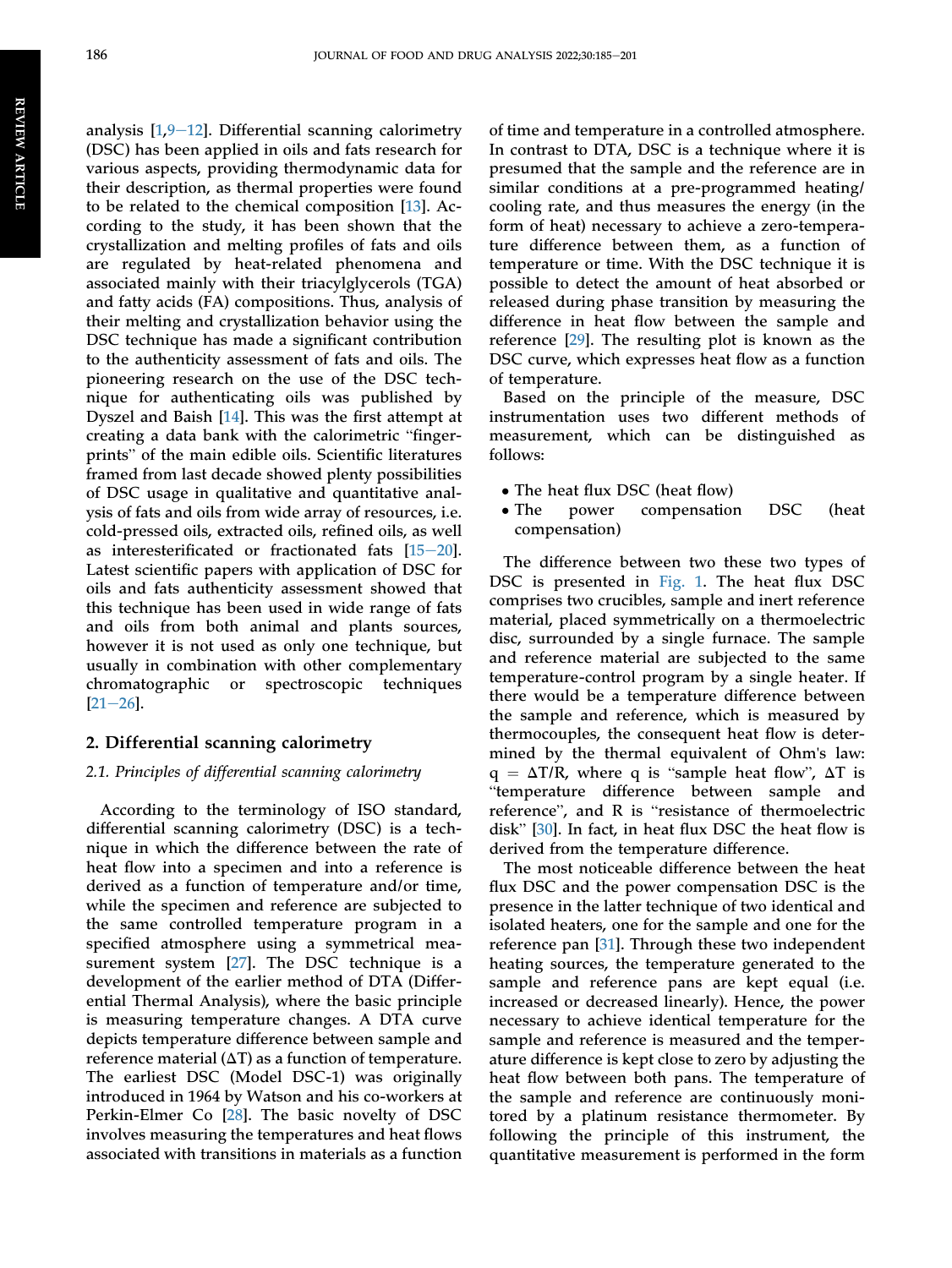<span id="page-3-0"></span>

Fig. 1. Comparison of the Heat flux and Power compensation DSC.

of power expressed in watts [[31\]](#page-15-17). The difference between heat flux and power compensated DSC is also visible in the form of DSC curves, as endothermic power compensated DSC curves are directed up and in heat flux DSC directed down [\(Fig. 1\)](#page-3-0).

#### 2.2. Modifications of conventional DSC

Besides traditional DSC, there are some modifications used in thermal properties research, such as High Pressure (HP DSC), Modulated Temperature DSC (MT-DSC) or Fast Scan DSC. HP DSC is preferable when an oxidative stability test takes too long time at atmospheric pressures or when it is important to suppress the volatile compound present in the sample or when water or methanol is produced as a by-product, leading to foaming in the sample. The HP DSC as an alternative method to conventional DSC, is used mostly for oils oxidative stability studies [\[32](#page-15-18)]. Modulated Temperature DSC (MT-DSC) is the term for DSC techniques where a non-linear heating or cooling rate is applied to the sample by applying a series of heating (or cooling) micro-steps followed by an isothermal hold to separate the kinetic from the thermodynamic data. MT-DSC has been also used in the study of fats and oils [[33\]](#page-15-19). Samyn et al. presented the utility of MT-DSC for analysis of vegetable oils as they assessed the heating curves of palm, soybean, sunflower, corn, rapeseed and castor oils to determine their thermal behavior [\[34](#page-15-20)]. The seed flours and oils of blackberry and raspberry were analyzed by means of conventional DSC and MT-DSC [\[35](#page-15-21)]. Leyva-Porras showed application of using Supercooling<br>Modulated Differential Scanning Calorimetry Modulated Differential Scanning Calorimetry (SMDSC) in the studies of food materials presenting phase transitions at relatively low temperatures [[36\]](#page-15-22).

A Fast Scan DSC applies very high heating rates from 30 to 2 400 000  $\degree$ C/min and cooling rates from 6 to 240 000 C/min to a sample to increase the sensitivity of a DSC or to trap kinetic behavior. In the case of a high scanning rate, it is possible to enhance weak transitions and to analyze, for example, at very low levels of amorphous materials in pharmaceuticals [\[37](#page-15-23),[38\]](#page-15-24). At fast scanning rates, high or low temperatures are reached in a very short time causing that triacylglycerols are melting simultaneously even though their melting temperatures are different, which results in broader peaks. In fact fast DSC provides true information of the sample without introducing any additional interference, such as recrystallization or decomposition [\[39](#page-16-0)], but it should not be used to study polymorphism of fats.

#### 2.3. DSC hyphenated with other analytical techniques

During last decades the instrumentation of DSC has been upgraded and hyphenated with other analytical instruments to exploit the advantages from different techniques i.e. mostly popular DSC-Raman (differential scanning calorimetry and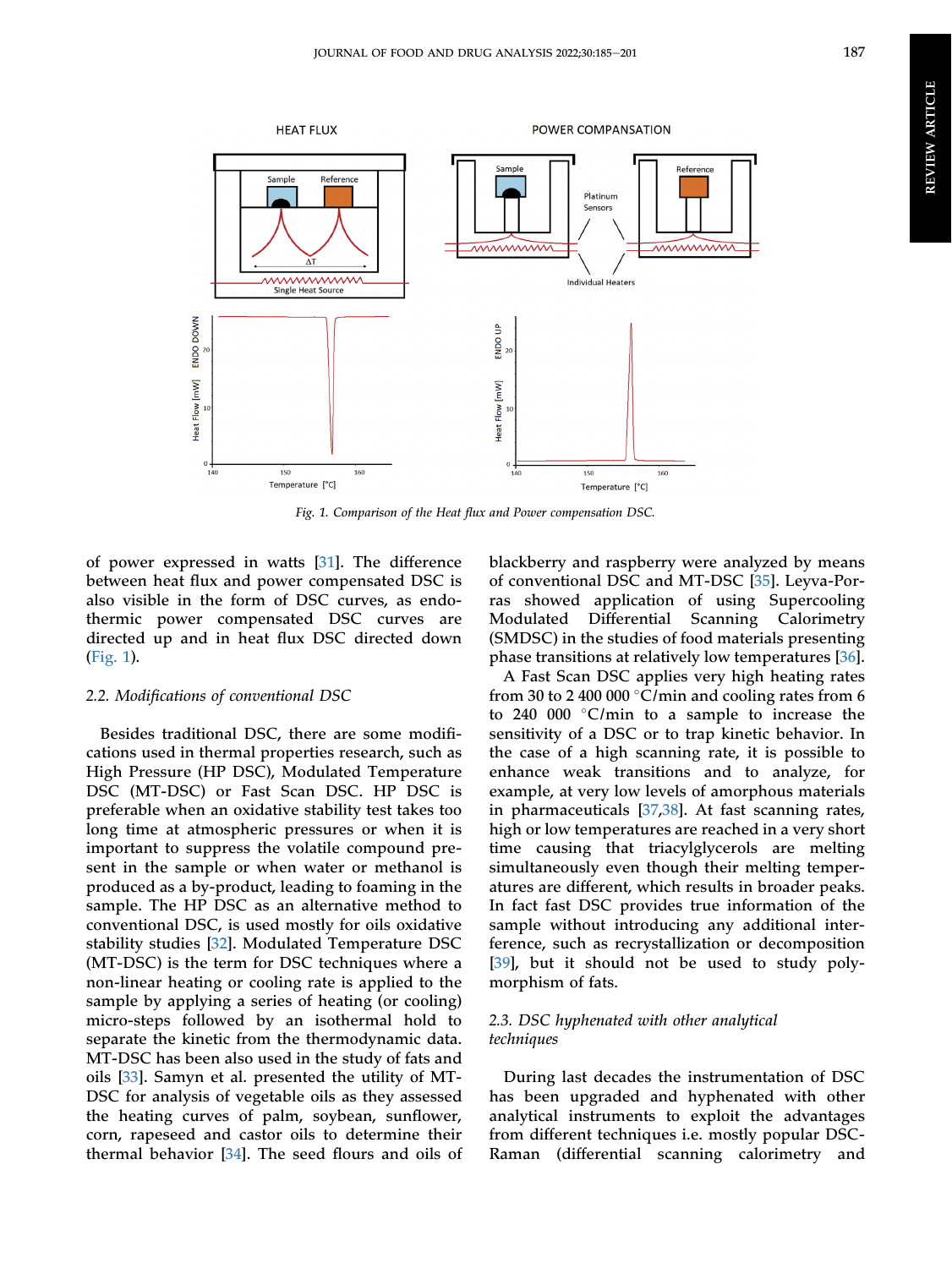Raman spectroscopy), DSC-FTIR (differential scanning calorimetry and Fourier transform infrared spectroscopy), TG-MS-DSC (thermogravimetrymass spectrometry-differential scanning calorimetry). Along with the advanced DSC models, there has been remarkable progress in the field of DSC and hyphenated techniques application in characterization of food compounds i.e. DSC combined with mass spectrometry and thermogravimetry analysis (TG-MS-DSC) was used to assess pyrolysis conversion process of food wastes [[40\]](#page-16-1) by analyzing thermal decomposition of samples or in the study of the thermal behavior of 4,4-dinitrocarbanilide (DNC) decay in chicken meat [[41\]](#page-16-2). In another research, researchers coupled TG-DTG-DSC (thermogravimetry-derivative thermogravimetry-DSC) to study the thermal behavior and structure analysis by FTIR. DSC with FTIR was used to analyze the optimal reaction conditions for transesterification of frying and fish oils residues to obtain promising yield of biofuels [\[42](#page-16-3)]. TG-DSC-FTIR (DSC coupled with and thermogravimetry and Fourier transform infrared spectroscopy) was applied to investigate the thermal behavior of inulin by analyzing the enthalpy of the endothermic and exothermic events) [[43\]](#page-16-4). DSC-FTIR techniques can provide parallelly the spectroscopic and thermodynamic information of solid or liquid phase of various materials [[44\]](#page-16-5). This techniques have been effectively used for the investigation of encapsulated squid oil stability [\[45](#page-16-6)].

Another hyphenated technique called MEMS-DSC (Micro electromechanical systems combined with differential scanning calorimetry) consists of integrated microfluids. It's applicability has been reported for assessing protein denaturation by measuring samples thermodynamic parameters through transition in liquid phase [[46\]](#page-16-7). The most promising coupled technique is Raman-DSC because of its applicability to characterize polymorphic materials. This technique allows to investigate the combination of chemical and structural properties through Raman laser, and thermal properties through DSC, which has been demonstrated by the work of Zhou et al., where they characterized the protein denaturation in the rice bran protein and structural changes, occurred during different extrusion temperatures (by assessing the peak and enthalpy of denaturation curve) [\[47](#page-16-8)]. Another study showed the applicability of simultaneous FT-Raman-differential scanning calorimetry technique, to study the polymorphism of monounsaturated triglyceride SOS (sn-e 1,3-distearoyl-2 oleoylglycerol ), which is abundant in many fats and oils i.e. cocoa butter [[48\]](#page-16-9).

In recent research, another powerful coupled instrument has become popular amongst researchers, which is DSC-XRD (DSC coupled with X-ray diffraction technique). Though the usage has been reported more in pharmaceutical science and materials industry, food analysts are also using this coupled technique in the laboratory, i.e. for assessing the in situ polymorphic forms and thermal transitions of palm oil products [[49\]](#page-16-10). Also Barba et al. showed the applicability of DSC analysis in combination with synchrotron XRD technique to identify and characterize the crystal polymorphism of extra virgin olive oil by analyzing the cooling and subsequent heating curves [[50\]](#page-16-11).

# 3. Authenticity assessment of olive oil by DSC technique

According to the report published by Moore et al. olive oil is one of the most likely targets for intentional, economically motivated adulteration [\[51\]](#page-16-12). Olive oil of the highest quality, named extra virgin olive oil (EVOO), has a long history of being adulterated with cheaper vegetable oils like sunflower or hazelnut oils but also with olive oils of lower quality i.e. refined olive oil, lampante or pomace olive oil. The only oils in commerce that have a legal definition backed by officially sanctioned methods of analysis are the various grades of olive oil [[52](#page-16-13)].

One of the first papers on the application of DSC for detecting olive oil authenticity was published by Márquez and Maza  $[53]$  $[53]$  $[53]$  and Márquez et al.  $[54]$  $[54]$ . They analyzed the thermal profiles of virgin olive oils from six different Spanish cultivars and correlated their thermal properties with triacylglycerol and fatty acid compositions. A good correlation was found between the temperature of transition (crystallization and melting) and the triacylglycerol composition for the different cultivars. They showed the possibility to differentiate monovarietal virgin olive oils based on temperature (onset and transition range) of crystallization and melting profiles, which were well correlated with oleic and linoleic acid contents. The next studies on olive oil and DSC were performed by Angiuli et al. [[55\]](#page-16-16), in which Tuscan oils, defective olive oils, commercial edible seed oils and commercial olive oils were analyzed by modulated differential scanning calorimetry [\(Table 1\)](#page-5-0). The nucleation and growth rate of the polymorphous crystalline phases of the triacylglycerols and the melting process was investigated. The calorimetric method was also used to analyze the solid-liquid phase transitions in a Tuscan extra-virgin olive oil in order to evaluate the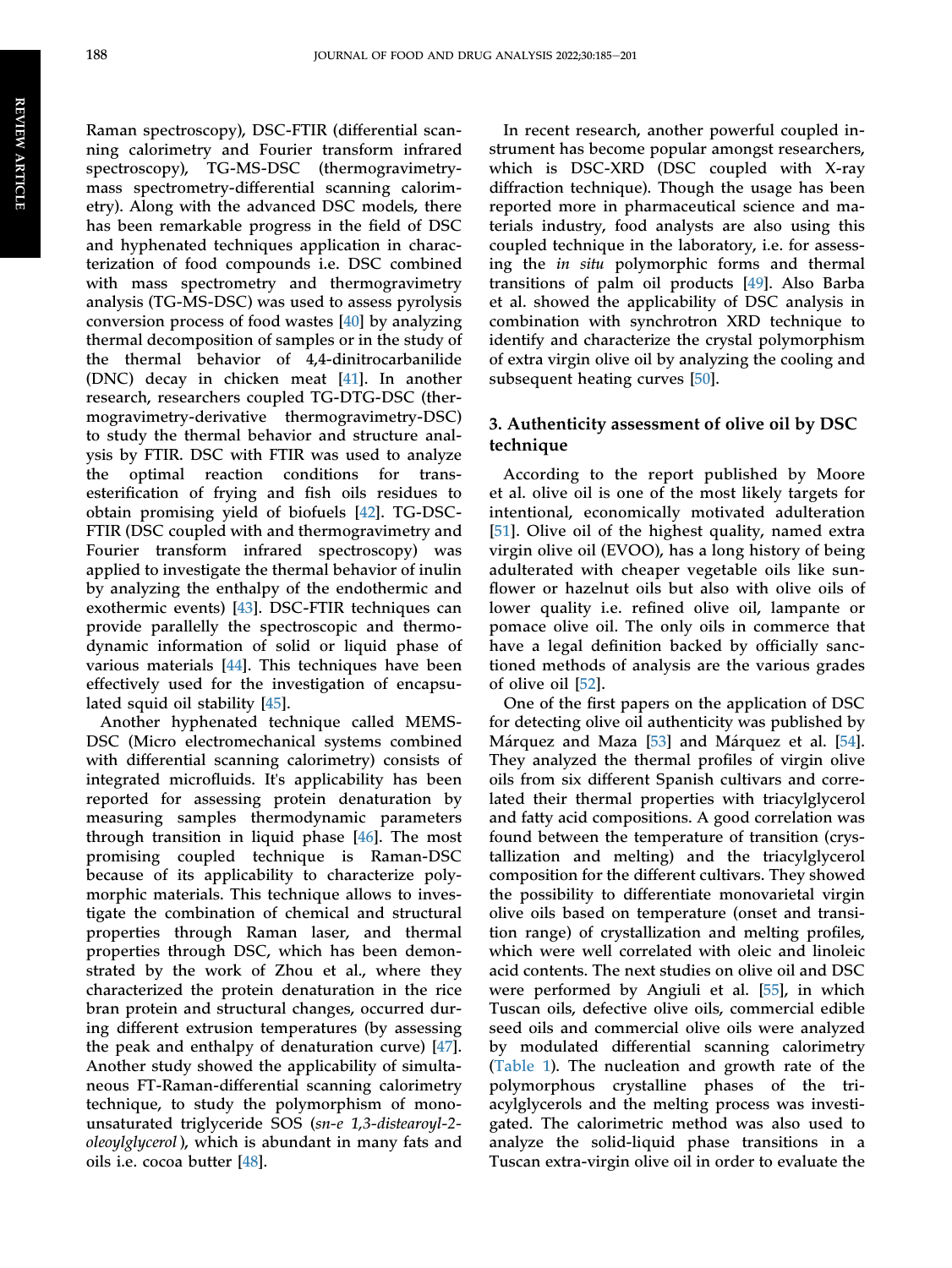<span id="page-5-0"></span>

|                                                       | Table 1. The studies of DSC application for the authenticity (origin and category) assessment of extra virgin olive oil (EVOO). |                                                 |                        |        |
|-------------------------------------------------------|---------------------------------------------------------------------------------------------------------------------------------|-------------------------------------------------|------------------------|--------|
| Oils analyzed                                         | DSC parameters used for analysis                                                                                                | Thermal Program                                 | Scanning rate [°C/min] | Source |
| Tuscany, defective olive oils, commercial edible      | Temperature, enthalpy (AH, J/g), Induction time                                                                                 | Cooling to $-40$ °C                             |                        | 55     |
| seed oils, commercial samples of olive oils           | Peak time (PT)                                                                                                                  | Heating to 50 °C                                |                        |        |
| Tuscan extra-virgin olive oil                         | halpy (AH, J/g), waiting time (WT), Peak<br>吉                                                                                   | Cooling to -40 °C                               |                        | 56     |
|                                                       | imum (PM)<br>min                                                                                                                | Heating to 50 °C                                |                        |        |
| Tuscan extra virgin olive oil                         | Induction time (IT), enthalpy (AH, J/g),                                                                                        | Cooling from 50 $^{\circ}$ C to $-30^{\circ}$ C | 2, 10, 20              | 57     |
|                                                       | temperature                                                                                                                     | Crystallization isotherm at -40 °C              |                        |        |
| Tuscan and Apulian EVOOs                              | halpy (AH, J/g), peak height (Hp w/g), peak<br>Entl                                                                             | Cooling to $-40$ °C                             |                        | 58     |
|                                                       | area (%), transition range ( $T_{on}T_{off}$ )                                                                                  | Heating to 50 °C                                |                        |        |
| Different commercial categories of olive oil          | halpy (AH, J/g), peak height (Hp W/g), tran-<br>百日                                                                              | Cooling to -80 °C                               |                        | [63]   |
|                                                       | sition range ( $T_{\rm on}$ and $T_{\rm off}$ )                                                                                 | Heating to 30 °C                                |                        |        |
| Virgin olive oil, refined olive oil, soybean, canola, | Peak height (Hp w/g), transition temperature                                                                                    | Cooling to -100 °C                              |                        | 64     |
| and sunflower oil                                     | range $T_{on}$ (°C) and $T_{off}$ (°C)                                                                                          | Heating to 25 °C                                |                        |        |
| 18 monovarietal EVOOs from the Apulia region          | enthalpy (J/g); induction time (s), peak width,                                                                                 | Cooling to -30 °C                               |                        | [65]   |
| (Italy)                                               | th at half peak height (°C) peak temperature<br>हे                                                                              | Heating to 15 °C                                |                        |        |
|                                                       | ି                                                                                                                               |                                                 |                        |        |
|                                                       |                                                                                                                                 |                                                 |                        |        |

changes induced by light exposition. An isothermal freezing curve and melting profile were applied for assessing extra-virgin olive oils aging and storage effects during 31 weeks in the dark and light exposure [[56\]](#page-16-17). Significant effects caused by the deterioration of olive oil were observed on the isothermal freezing curve after 8 weeks of light exposition. They continued the study of using the isothermal freezing curve for olive oil authentication [[57\]](#page-16-18). Protocols to obtain reproducible DSC thermograms and experiments to understand the origin of the oftenobserved non-reproducibility were described [\(Table](#page-5-0) [1](#page-5-0)). They observed also that any physical or chemical alteration in the oil composition can interfere significantly with the crystal nucleation and transition enthalpies affecting the isothermal freezing curve. In a subsequent article, the same team [\[58](#page-16-19)] explained how analyzing melting curves enabled detection of adulterations in EVOO with peanut, refined hazelnut, crude hazelnut, high oleic sunflower, refined olive oil. They showed in the running program with a temperature range from  $-40$  °C to 50 °C and a 10 °C/min scanning rate, melting curves of Tuscan and Apulian EVOO samples ([Table 1\)](#page-5-0) and EVOO adulterated with various oils [\(Table 2](#page-6-0)). The parameters analyzed from the DSC curves were: peak height, and transition ranges  $T_{on}$  and  $T_{off}$ . The authors stated that calorimetric tests could be a useful preliminary stage for quality testing. They also concluded that in order to check the addition of seed oils or refined olive oils to EVOO, the sensitivity limit was about 2% [\[58](#page-16-19)]. This research team proved that the calorimetric technique allowed the detection of the adulterant (seed oils or refined olive oil), oil origin, and possible photo-oxidation degradation processes of extra virgin olive oil  $[56-58]$  $[56-58]$  $[56-58]$  $[56-58]$  $[56-58]$ .

At the same time, similar research on olive oil by using the DSC technique was carried out by Chiavaro et al. [\[59](#page-16-20)]. Crystallization [[59\]](#page-16-20) and melting [\[60](#page-16-21)] behavior of three monovarietal (Biancolilla, Cerasuola, and Nocel-lara del Belice) extra virgin olive oils from Palermo (Sicily, Italy), were studied by DSC. Two exothermic peaks on the crystallization curve were observed, a minor from  $-17$  to  $-13$  °C and a major from  $-40$  to  $-38$  °C [[59\]](#page-16-20). For melting of pure EVOO, multiple transitions were detected: first, an exothermic peak at around  $-20$  °C, followed by two endothermic peaks, at around  $-4$  °C and 10 °C, respectively [\[60](#page-16-21)]. The thermal properties measured both in cooling and heating regimes of monovarietal EVOO samples were found to correlate well with the chemical composition [[59,](#page-16-20)[60](#page-16-21)].

DSC technique was also employed to detect adulteration of EVOO with refined hazelnut oil (HaO) [\[61](#page-16-22)] and high oleic sunflower oil (HOSO) [\[62](#page-16-23)]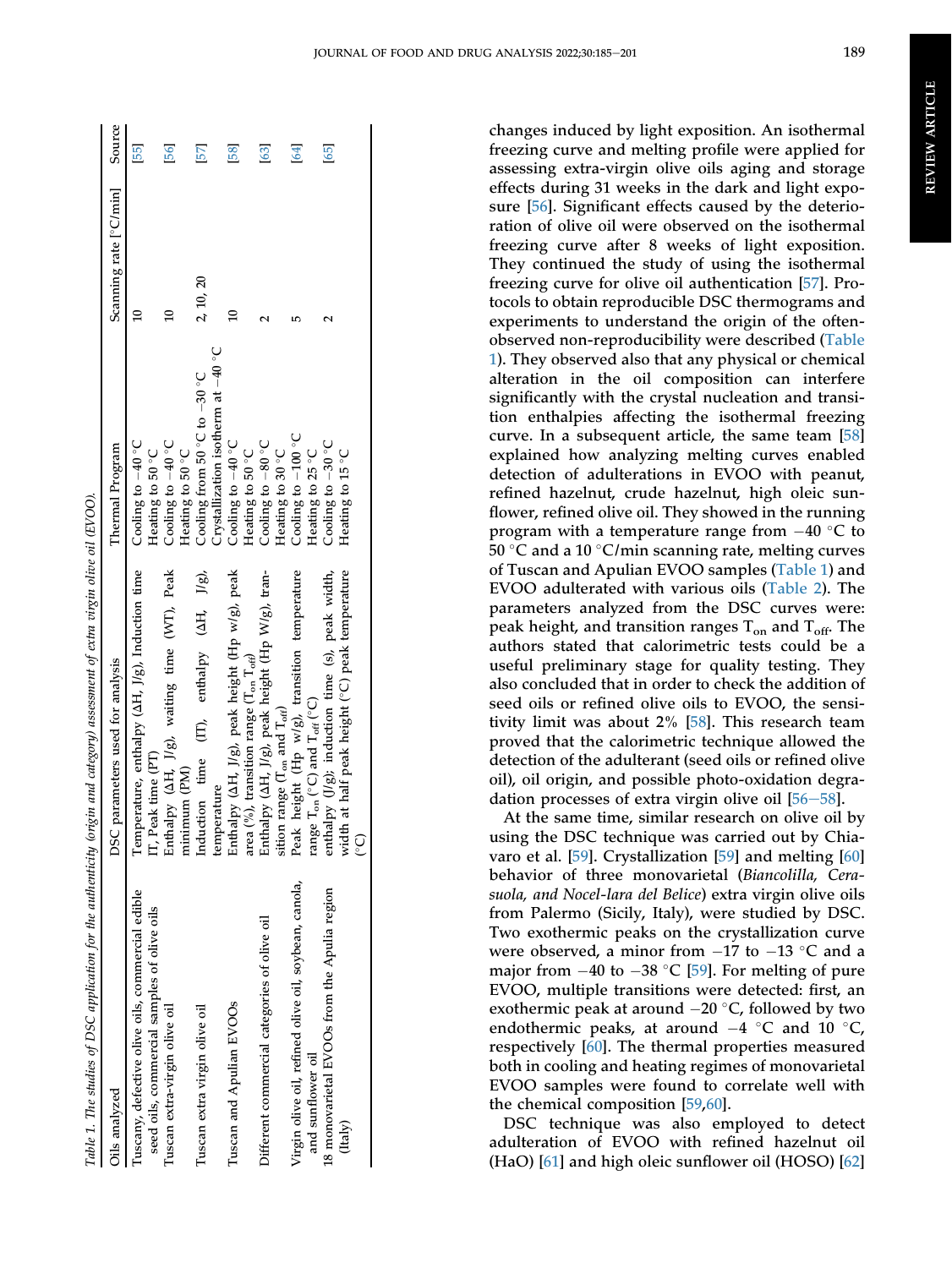<span id="page-6-0"></span>

| Types of adulteration                                                      | ð<br>Concentration<br>adulterant [%] | DSC parameters used for analysis                                                                               |                                                  | Thermal Program Scanning rate [°C/min] Source                       |      |
|----------------------------------------------------------------------------|--------------------------------------|----------------------------------------------------------------------------------------------------------------|--------------------------------------------------|---------------------------------------------------------------------|------|
| Refined hazelnut oil (HaO)                                                 | 5, 10, 20, 30, 40                    | Enthalpy (AH, J/g), $T_{on}$ (°C), $T_{off}$ (°C), peak height ( $H_{\rm p}$ Cooling to $-80$ ° C $-2$<br>W/g) | Heating to 30 °C                                 |                                                                     | 61   |
| Refined Olive Oil, peanut, refined hazel-<br>nut, high oleic sunflower oil | 5, 10, 20, 40                        | Enthalpy (AH, J/g), peak height (Hp w/g), peak area<br>(%), transition range $(T_{\rm on} \ T_{\rm off})$      | Cooling to $-40\degree$ C 10<br>Heating to 50 °C |                                                                     | 58   |
| High oleic sunflower oil (HOSO)                                            | 5, 10, 20, 30, 40                    | Enthalpy (AH, J/g), peak height (Hp W/g), transition<br>range Ton and Toff, transition range.                  | Cooling to $-80^{\circ}$ C<br>Heating to 30 °C   |                                                                     | 62   |
| Refined olive oil                                                          | 50<br>5, 10, 20, 30, 40,             | Onset temperature ( $T_{on}$ ), offset temperature ( $T_{off}$ ),<br>enthalpy (AH, J/g), peak height (Hp W/g)  | Cooling to $-80$ °C<br>Heating to 30 °C          |                                                                     | [66] |
| Sunflower oil                                                              | 10, 20, 30                           | Enthalpy (AH, J/g), peak height (Hp W/g), peak<br>temperature                                                  | Heating to 30 °C                                 | Cooling to $-80$ °C cooling: 2, 100 $[°C/s]$<br>Heating: 100 [°C/s] | [68] |

at a concentration of 5, 10, 20, 30, 40% [\(Table 2\)](#page-6-0) using cooling and heating procedures at a scanning rate of 2 °C/min. Amongst vegetable oils, HaO has been used frequently to adulterate EVOO, due to its noticeable similarity in chemical composition with EVOO. As the results of DSC studies, it was stated that the addition of HaO significantly enhanced crystallization enthalpy (at hazelnut oil  $\geq$ 20%) and altered the minor peak position, shifting towards the lower temperature (at hazelnut oil  $\geq$ 5%). In the case of melting curve, peaks were shifted towards a lower temperature with an increasing amount of HaO. Despite the distinct differences established in the shape of melting curves of pure EVOO and pure HaO, enthalpy and temperature data showed that the addition of  $5-30\%$  of HaO did not result in any significant differences. The authors concluded that both cooling and heating curves undergo significant changes as a result of the addition of HaO to EVOO, although only the values of the peak height of exothermic and endothermic curves may be used for the quantitative detection of EVOO adulteration with HaO [[61\]](#page-16-22).

Similarly, in the studies with adulteration of EVOO with HOSO it was concluded that addition of HOSO did not significantly alter cooling profiles of EVOO except for onset temperature of crystallization, which was significantly shifted toward lower temperature at 40% of adulterant addition ([Table 2\)](#page-6-0). At the same percentage of adulteration, the heating profile of EVOO was significantly changed as the major endotherm broadened and the minor event became smaller and less evident. Despite the differences being observed, the authors concluded that detection of HOSO at levels lower than 20% was not possible, even by applying deconvolution analysis [\[62](#page-16-23)].

Differential scanning calorimetry was also tested as a potential tool for discriminating five olive oil commercial categories i.e. extra virgin olive oil (EVOO), refined olive oil (ROO), olive oil (OO), olive pomace oil (PO), and refined crude olive-pomace oil (RPO) [[63\]](#page-16-24). The authors verified the possibility of discriminating different commercial categories of olive oil, evaluating the relationship between thermal properties (obtained upon cooling and heating with a scanning rate of  $2 \degree C/min$  and chemical composition (major and minor components). The parameters analyzed includes enthalpy, peak height and the transition range calculated as temperature difference  $T_{on}$  and  $T_{off}$  ([Table 1\)](#page-5-0). Deconvolution analysis was applied to better describe the complex nature of the transitions. An analysis of heating curves with a deconvolution assessment provided an idea of how mono- and polyunsaturated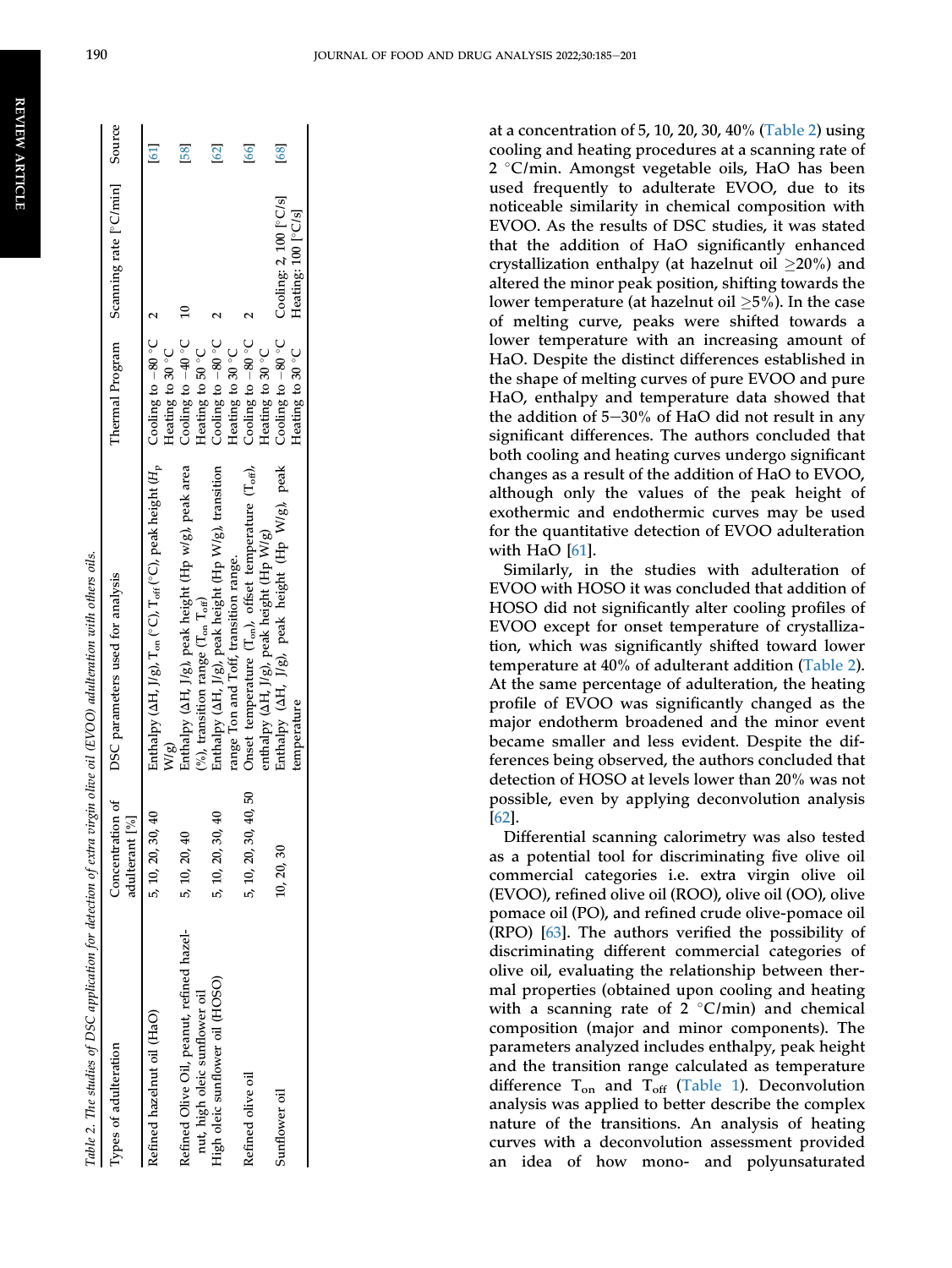triacylglycerols may influence DSC peaks. By analyzing the data, the authors proclaimed that observing the heating profile it was difficult to differentiate the categories for oil samples [\[63\]](#page-16-24).

Accordingly, in the same year, from a different horizon, team of researchers Jafari et al. experimented with the possibilities of detecting adulterations in olive oil collected from the local market [\[64](#page-16-25)]. Samples of different varieties of virgin olive oil, refined olive oil and genuine olive oil were tested with the addition of potential adulterants of soybean, canola, and sunflower oil. In the thermal program, the temperature range used was from  $-100$  °C to 25 °C at a 5 °C/min scanning rate ([Table](#page-5-0) [1\)](#page-5-0). To explain the changes in the crystallization curves, the authors also analyzed fatty acids and triacylglycerols composition. For example, oils containing the higher amount of oleic fatty acid were crystallized with major exothermic peak at  $-55$  °C (canola oil) or at  $-45$  °C (olive oil), whereas oils with more polyunsaturated fatty acids like soybean and sunflower oil had the crystallization peak temperature at  $-75.5$  °C and  $-73.5$  °C, respectively. The melting data showed that for soybean and sunflower oil the major peak appears at  $-15$  °C to  $-25$  °C, for canola oil at  $-16$  °C and for pure olive oil from  $-4$  °C to  $-6$  °C. Analyzing these results, the authors stated that DSC melting curves are good tools to detect adulteration in olive oil with soybean and sunflower oil. In 2013, Laddomada et al. analyzed the thermal properties of eighteen monovarietal extra virgin olive oils from the Apulia region of Italy by means of a modulated adiabatic scanning calorimeter (MASC) in relation to their chemical properties and composition i.e. acidity, UV absorbance, fatty acid composition [[65](#page-16-26)]. MASC was used to study oil sample phase transitions in a temperature scanning mode by using a tailor-made time-temperature protocol [\(Table 1\)](#page-5-0). They observed that the crystallization curves were significantly shifted, and occurred over longer time ranges as a function of higher peroxide index and linoleic acid content. Significant correlations were observed between the melting profiles and single fatty acids, unsaturated/saturated fatty acid ratio and oleic/ linoleic acid ratios.

In turn, team of researchers, Karbasian et al. [[66\]](#page-16-27) used the DSC technique to detect the adulteration of EVOO with refined olive oil (ROO) at concentration of 5, 10, 20, 30, 40 and 50 w/w % ([Table 2](#page-6-0)). The thermal program operated in the temperature range of  $-80$  °C to 30 °C with a scanning rate of 2 °C/min. The authors analyzed the following parameters: onset temperature  $(T_{on})$ , offset temperature  $(T_{off})$ , enthalpy, peak height from the exothermic and

endothermic curves. The experiment showed a significant increase in  $T_{\text{on}}$  and a decrease in  $T_{\text{off}}$  with the increasing ROO. A different approach was taken by Van Wetten et al. to detect adulterations in olive oil by using a fast DSC instrument [[67\]](#page-16-29). To perform the experiment, they collected samples of EVOO and sunflower oil (SFO) from a local market. A mixture of EVOO: SFO was prepared in ratios of 90 : 10, 80 : 20 and 70 : 30 w/w ([Table 2\)](#page-6-0) [\[68](#page-16-28)]. The program temperature range was from  $-80$  °C to 30 °C with different cooling rates 2 °C/s and 100 °C/s and a heating rate of 100  $\degree$ C/s. To detect the adulteration parameters of enthalpy, peak height, transition range and peak temperatures were analyzed. In the conclusions, the authors suggested not considering cooling curves to detect adulteration. For the heating curves, an increasing amount of SFO in EVOO decreased the enthalpy, peak height and peak temperature of the peak appearing at the lowest temperature, which disappeared with the addition of 40% SFO. With this observation, the authors also calculated a detection limit of  $2-10%$  of SFO in EVOO [[68\]](#page-16-28).

As presented in the above chapter, extra virgin olive oil (EVOO) is the most comprehensively tested of all edible oils by means of the DSC technique in terms of the authenticity of origin i.e. various varieties of EVOO from Spain [[53,](#page-16-14)[54](#page-16-15)] and from Italy (Tuscan and Apulian [[58\]](#page-16-19), Sicilian [\[59](#page-16-20),[60\]](#page-16-21), Apulian [\[65](#page-16-26)]) as well as the authenticity of the composition i.e. EVOO adulterated with refined HaO [[61\]](#page-16-22), HOSO [\[62](#page-16-23)], ROO [[66\]](#page-16-27), SFO [\[68](#page-16-28)]). In most of the studies performed, the crystallization and melting curves of EVOO were analyzed, although other modified DSC techniques were also used, such as isothermal freezing [[57\]](#page-16-18), modulated adiabatic scanning calorimeter (MASC) [\[55](#page-16-16),[65\]](#page-16-26) and a fast DSC [\[67](#page-16-29),[68\]](#page-16-28).

# 4. Palm oil authenticity determined by the DSC technique

Surprisingly, the authenticity of palm oil is also a complex issue in food industry, as mentioned by Okiy et al. [[69\]](#page-16-30). There have been several approaches to investigate the authenticity of palm oil. Primarily, scientists carried out experiments on the crystallographic properties of palm oil and modified palm oil using DSC and X-ray diffraction  $[69-71]$  $[69-71]$  $[69-71]$  $[69-71]$ . During the late 1970's, Kawamura [\[72](#page-16-31),[73](#page-16-32)] stated the supremacy of DSC in detecting the polymorphic changes in palm oil as well as in modified palm oil, which was supported by Yap et al. [[71\]](#page-16-33). Being a primary ingredient for the production of fat spreads, the TAG properties of palm oil have always been a vital issue in the food industry. Authors from Malaysia have performed

REVIEW ARTICLE

**REVIEW ARTICLE**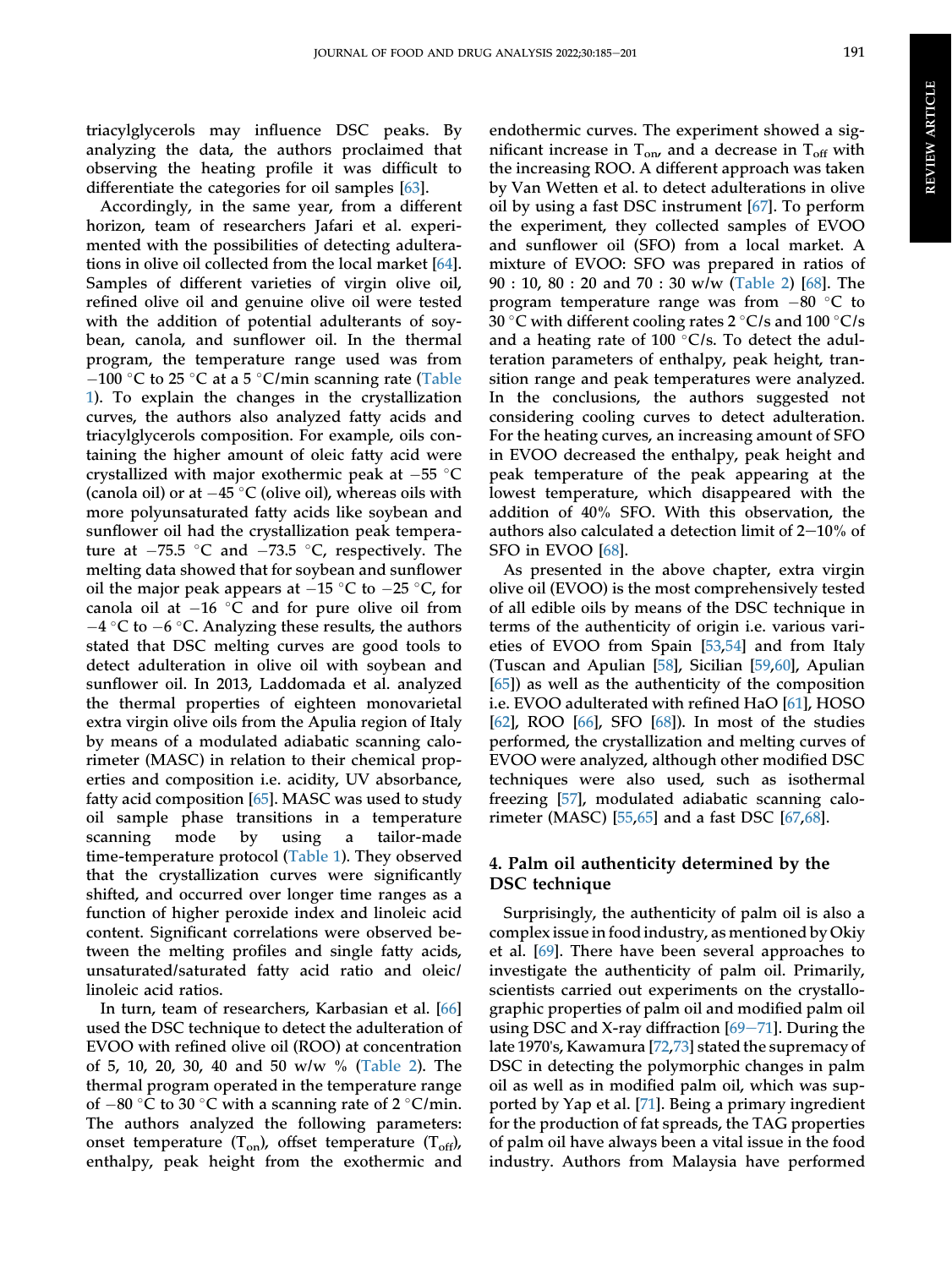several experiments based on DSC to characterize and facilitate the authenticity of palm oil [\[13](#page-15-9),[20](#page-15-25)[,74](#page-17-0)]. Che Man et al. experimented on crude palm oil, RBD (refined, bleached, deodorized) palm oil, refined palm olein, super olein, RBD palm stearin with a thermal protocol from a  $-80$  °C to 80 °C temperature range with  $5^{\circ}$ C/min scanning rate [\[75](#page-17-1)]. Their results suggested analyzing the cooling curves than heating profiles, as by the melting peaks overlapped one another. For unadulterated crude palm oil (CPO), the temperature  $T_{onset}$  was detected at 16.64 °C and  $T_{offset}$ 7.84  $\degree$ C, whilst for RBD palm oil, the temperature shifted higher to 17.74 °C ( $T_{onset}$ ) and 10.04 °C ( $T_{offset}$ ). Tan and Che Man continuously analyzed palm oils and products with different scanning rates, i.e. 1, 5, 10, 20 °C/min [[76\]](#page-17-2). This studies showed that in melting curves different scanning rate affects the shape and number of the peaks and their transition temperature. With increasing heating rates, the relative magnitude temperature of the peaks increased and the curve became smooth. These results were analyzed by shedding light on changes in enthalpy, onset and offset temperature.

At the same time Marikkar et al. examined the adulteration of refined-bleached-deodorized (RBD) palm oil with lard (genuine and randomized) and other animal fats i.e. mutton tallow (MT), beef tallow (BT), chicken fat (CF) [[77\]](#page-17-3). Two major exothermic peaks (at 17.8  $\degree$ C and 1.3  $\degree$ C) with two shoulder peaks (at  $-6.8$  °C and  $-43.9$  °C) were observed for the unadulterated RBD palm oil cooling curves, and in adulterated samples with lard/randomized lard  $(1-20\%)$  a small peak at  $-43.9$  °C appeared, increasing in size and shifting to higher temperature values. This peak was confirmed as an indicator of the presence of lard in RBD palm oil and a detection limit of 1% lard/randomized lard was reached. In the following year, they also experimented on the adulteration detection of RBD palm oil with lipase catalyzed interesterified lard denoted as enzymatically randomized lard (ERLD) [[20\]](#page-15-25). To perform the analysis, RBD palm oil was adulterated with both ERLD and genuine lard (GLD). It was established that with an increasing amount of adulterant, the peak height increased and its position shifted to a higher temperature. To perform qualitative adulteration analysis, peak area, peak height and peak onset values were calculated. In addition to RBD palm oil, a fraction of palm olein was also tested for adulteration [[78\]](#page-17-4). Detection of adulteration was tested on RBD palm olein with different animal fats such as BT (beef tallow), CF (chicken fat) and GLD (genuine lard). An adulteration mixture was prepared with a proportion range of  $1-20%$  animal fat. The DSC cooling curve of unadulterated RBD palm

olein depicted one major peak at  $1.5 \text{ }^{\circ}C$  and three shoulder peaks at  $-4.9$  °C,  $-23.3$  °C and  $-54.8$  °C. The last peak at  $-54.8$  °C started disappearing when adulteration exceeded 3%. On the other hand, with the addition of BT, an additional new peak was observed at the temperature 8.5 °C. To detect the adulteration effects of GLD and CF, a subtraction procedure provided by DSC software was applied, which showed that GLD adulteration results in a notable expansion of the major peak with an additional small peak in the lower temperature region. Meanwhile, adulteration with CF caused a tiny reduction in the major peak and a new shoulder peak appeared in the lower temperature region. Good correlation between the parameters (peak area, peak height and peak onset) and adulterant concentration was observed. Authors from the same region Noor Lida, Sundram, and Idris [[18\]](#page-15-26) considered analyzing the melting curves to characterize the blends of palm oil (PO), sunflower oil (SFO) and palm kernel olein (PKOo) using a combination of blending and chemical interesterification (CIE) techniques and determining total melting and partial melting enthalpies. A scanning rate of  $10^{\circ}$ C/min was used, while a melting thermal profile was obtained from  $-50$  °C to 60 °C. It was shown that for non-blended samples, PKOo melted at  $25-30$  °C and PO at  $35-40$  °C. Blending and CIE significantly modified the DSC melting properties of the PO/ SFO/PKOo blends. The authors also stated the melting behavior was affected by the proportional variety of oils in their ternary blends.

Summarizing, in the entire literature on the authenticity of palm oil tested using the DSC technique, two groups of researchers from Malaysia made a significant contribution in research  $([75-78])$  $([75-78])$  $([75-78])$  $([75-78])$  $([75-78])$ , which was focused on the differentiation of crude palm oil, refined, bleached, deodorized (RBD) palm oil, refined palm olein, super olein, RBD palm stearin or on detection of adulteration of crude palm oil with animal fats.

### 5. Authentication of other plant oils using DSC

#### 5.1. Authenticity of cocoa butter

Cocoa butter (CB) is one of the most expensive edible fats and is a basic raw material for the confectionery industry. Cocoa butter is also one of the few fats for which artificially manufactured substitutes of similar composition have been constructed and openly marketed. Because of this, analysis of the adulteration of cocoa butter probably has greater importance than that of any fat other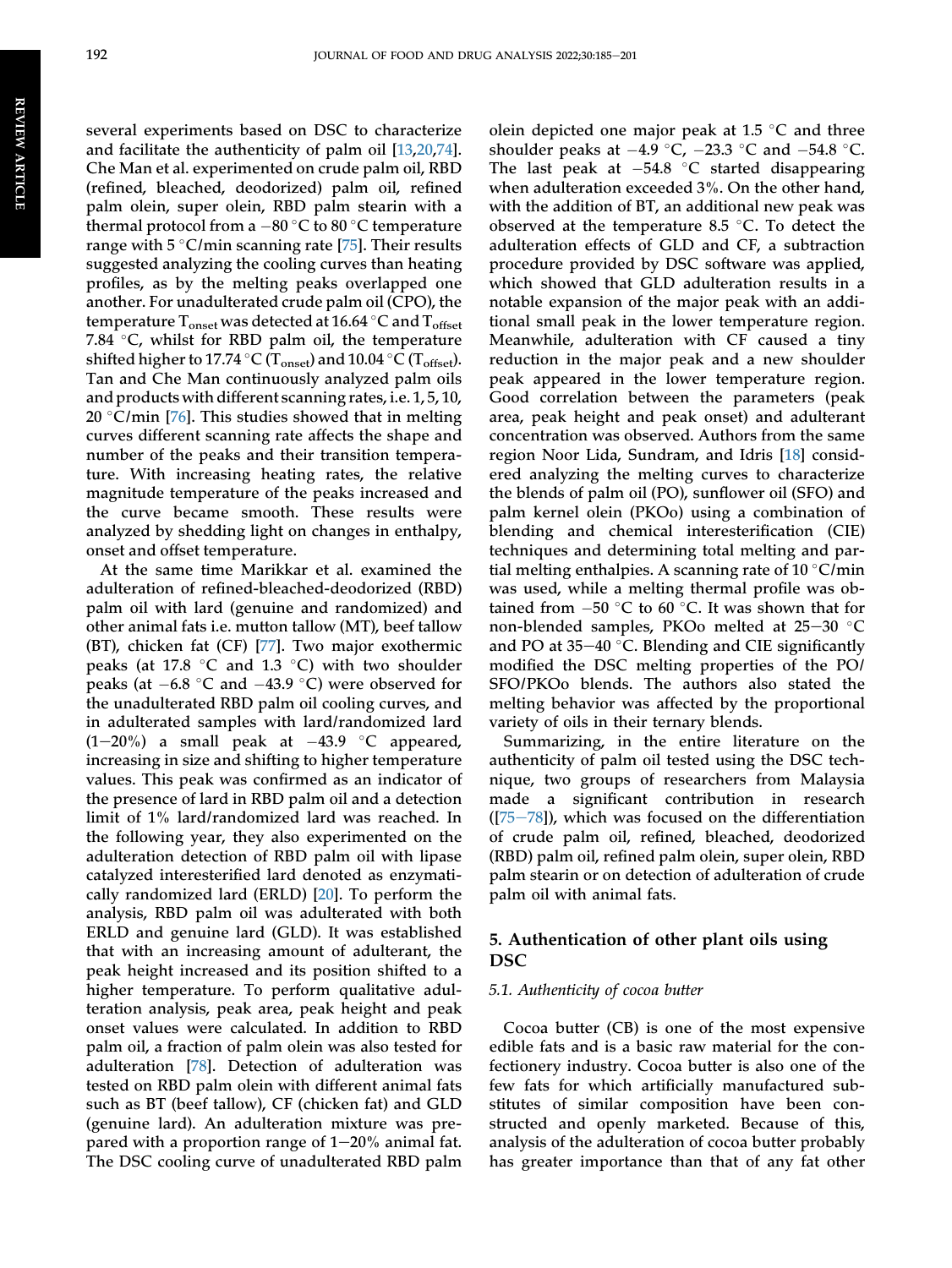than olive oil [[52\]](#page-16-13). The DSC crystallization and melting curves of typical confectionery fats were presented by Cebula and Smith [[79\]](#page-17-5). Their results showed the sensitivity and reproducibility with which DSC data can be used to classify the types of confectionery fat. The effects were shown on the DSC profiles of progressive changes in formulation to a typical cocoa butter equivalent (CBE). Additionally, the effects of the presence of minor constituents, such as diacylglycerol (DAG) and tripalmitin (PPP), which are common in confectionery fats, on the changes in the crystallization properties of the overall fat were described and quantified. It was found that even the presence of approximately 4.4% DAG and 3.9% PPP in the CBE caused a distinct increase in peak sharpness. In addition, the crystallization of DAG caused retardation in polymorphic transitions of TAG on melting transition. Different approach was presented in the studies of Kerti, in which thermal behaviors of cocoa butter and representatives of the 3 classes of cocoa butter alternative fats were investigated using isothermal crystallization DSC method. Using a new parameter,  $t_{\text{max}}$ , related to the speed of the crystallisation, 100% success in classification of the investigated confectionery fats  $(p < 0.05)$  was obtained [[80](#page-17-6)[,81](#page-17-7)]. Possibility of detection of lard as adulterant in cocoa butter was investigated by means of DSC by Azir et al. [[23\]](#page-15-27). In this study cocoa butter was mixed with 1% to 30% (v/v) of lard and heating and cooling curves were used for the analysis.

#### 5.2. Authenticity of cold-pressed oils

Recently, there has been growing interest in consumption of cold-pressed oils. The range of products is expanding regularly, because producers are looking for new, hitherto unknown plant raw materials for oil pressing. Therefore, it is becoming more and more difficult to maintain official control over large quantities of products, because food law, which should regulate the issues of authenticity and freshness of oils, does not keep up with new products appearing on the market. In 2002, Marikkar et al. undertook the study with adulteration analysis of canola oil with lard, beef tallow and chicken fat [\[82](#page-17-8)]. While beef tallow addition seemed to be possible to identify, even when only 2% was added to the blend, for lard in canola oil the concentration over 8% was feasible to detect and a heating curve was preferred over a cooling curve. A few years ago, coconut oil enjoyed enormous popularity among consumers, a trend which was additionally boosted by nutritionists. The adulteration study of virgin

coconut oil by using enthalpy analysis of the melting and crystallization curves was assessed by Marina et al. [[83](#page-17-9)]. Palm kernel oil and soybean oil were added to prepare the adulteration mixtures. While the adulterated mixture contained soybean oil, melting curves showed the new peak appearing at the lower temperature region at 10% adulteration level. Stepwise multiple linear regression analysis was used to predict the percentage of soybean oil in virgin coconut oil with correlation coefficient of 0.949. In turn for the palm kernel oil, a gradual decrease in the peak height of the major exothermic peak was observed. In another study Mansor et al. observed a peak broadening for the heating curves with the increasing concentration of lard in virgin coconut oil [\[84](#page-17-10)]. Based on stepwise multiple linear regression analysis, two independent variables were found for prediction of lard content in virgin coconut oil, one was the offset temperature of main melting peak and the second parameter was the range of thermal transition for the first crystallization peak. The authenticity of virgin coconut oil was also investigated by Marikkar et al. [\[25](#page-15-28)]. The effect of adulteration by palm olein on DSC heating and cooling profiles of virgin coconut oil.

Experiments with DSC on the composition and thermal properties were continued for other oils like avocado oil, where samples were collected from Malaysia and Australia [\[85](#page-17-11)]. It was observed that differences in thermal behavior between three local types (Malaysian) and the Australian Hass variety can be explained based on unsaturated fatty acid and TAG composition. The crystallization curves showed the initial transition for the Malaysian variety between 22-29  $\degree$ C, whereas for the Australian variety it was  $-13.67$  °C. Similarly, for the final transition in the melting curves, temperatures of 41–45 °C for the Malaysian variety and 2.3 °C for the Australian variety were recorded [[85\]](#page-17-11). Yanty et al. also drew attention to the problem of the purity of oils in the context of halal food, where the use of lard as an ingredient is not permitted. Owing to growing public concern about the halal status of food in many parts of the world, producing safe and high-quality halal food is a prerequisite to ensure consumer health and successful domestic and international trade [[86\]](#page-17-12). A comparison of the thermophysical properties of lard and plant fats, namely avocado butter (Persea americana), cocoa butter (Theobroma cacao L.), palm oil (Elaeis guinensis) and mee fat (Madhuca longifolia), was presented with respect to the basic physico-chemical parameters, fatty acid and triacylglycerol (TAG) compositions, and melting and solidification behaviors. The authors established that although plant fats are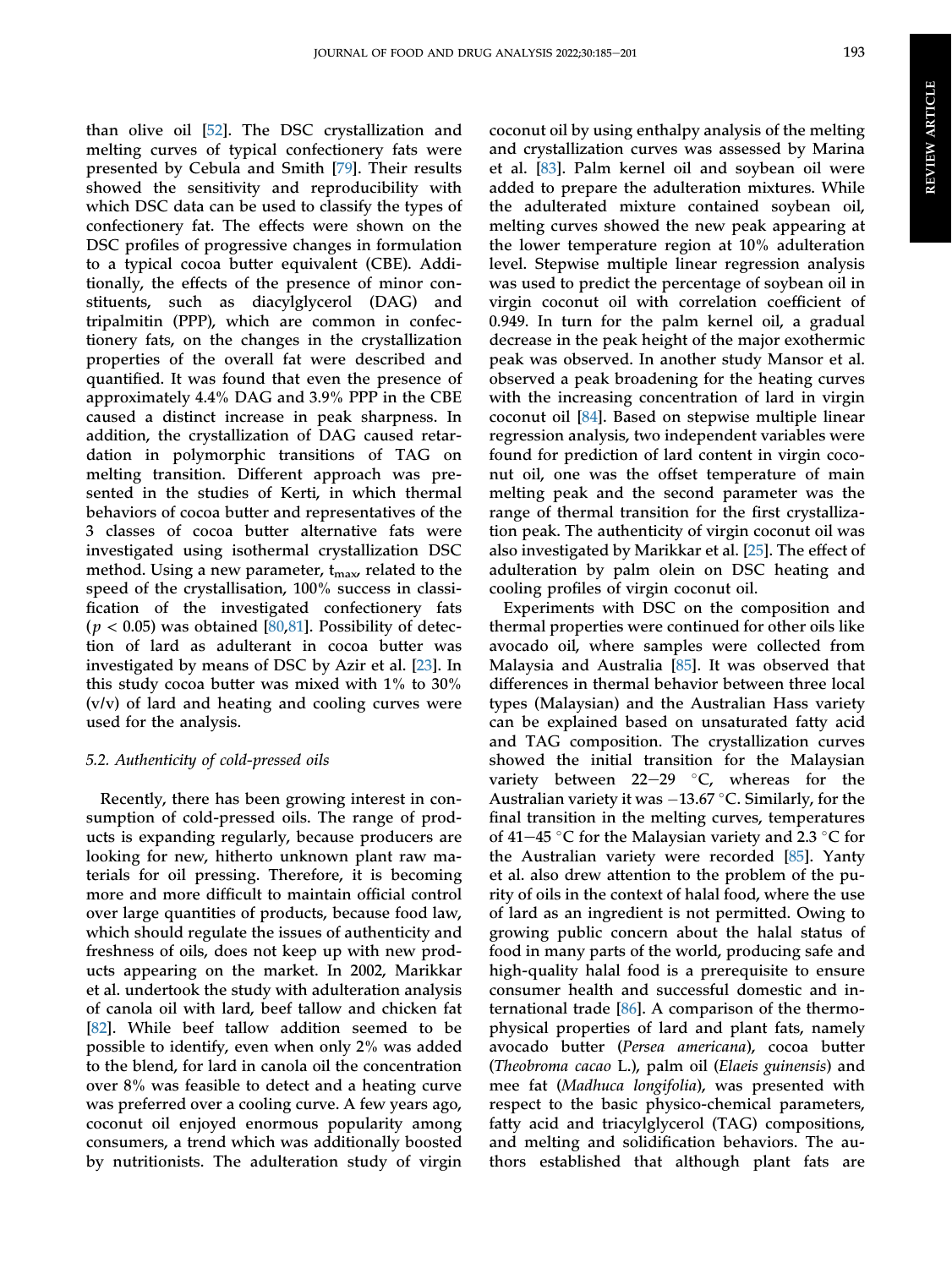<span id="page-10-0"></span>

Fig. 2. DSC melting curves of selected cold pressed oils (flaxseed, camelina, hemp, strawberry, raspberry, blackcurrant seed oils). Scanning rate 5 °C/min.

completely different from lard with respect to fatty acid and TAG compositions, they share some common thermal features with lard. The authenticity of avocado oil was also investigated by using data from DSC heating and cooling curves of avocado oil adulterated with refined bleached deodorized palm superolein [\[21](#page-15-12)].

The wide variety of oils on the market today requires continuous research and the development of a database of DSC profiles specific to the oils in order to authenticate them. Tomaszewska-Gras et al. used different varieties of flaxseed to show that irrespective of the variety of seeds, the melting and crystallization profiles of flaxseed oil were reproducible [[87](#page-17-13)]. Another booming concern for today's oils industry is the use of more and more waste materials for the extraction of oils. This is dictated by the idea of maximum utilization of raw

materials and reduction of waste, in accordance with the circular economy model [[88\]](#page-17-14). [Figure 2](#page-10-0) shows the DSC profiles for newly marketed oils pressed from fruit seeds which are by-products of juice pressing. It can be seen that the DSC profiles differ significantly from the profiles presented for flaxseed, camelina or hemp oils ([Fig. 1](#page-3-0)) as well as from the refined oils, which are often used as adulterants ([Fig. 3](#page-10-1)). For the comparison with melting curves showed in [Fig. 2,](#page-10-0) also the crystallization curves of various oils are presented in [Fig. 4.](#page-11-0) In [Table 3](#page-11-1) it was compiled from a huge number of available publications, the temperature parameters of the main peaks of the crystallization and melting curves, allowing to see that each oil has its unique profile and different phase transition parameters.

Concluding, there is still lack of data on the composition and physico-chemical properties of

<span id="page-10-1"></span>

Fig. 3. DSC melting curves of refined oils (rapeseed, sunflower, soybean, palm, shea). Scanning rate 5 C/min.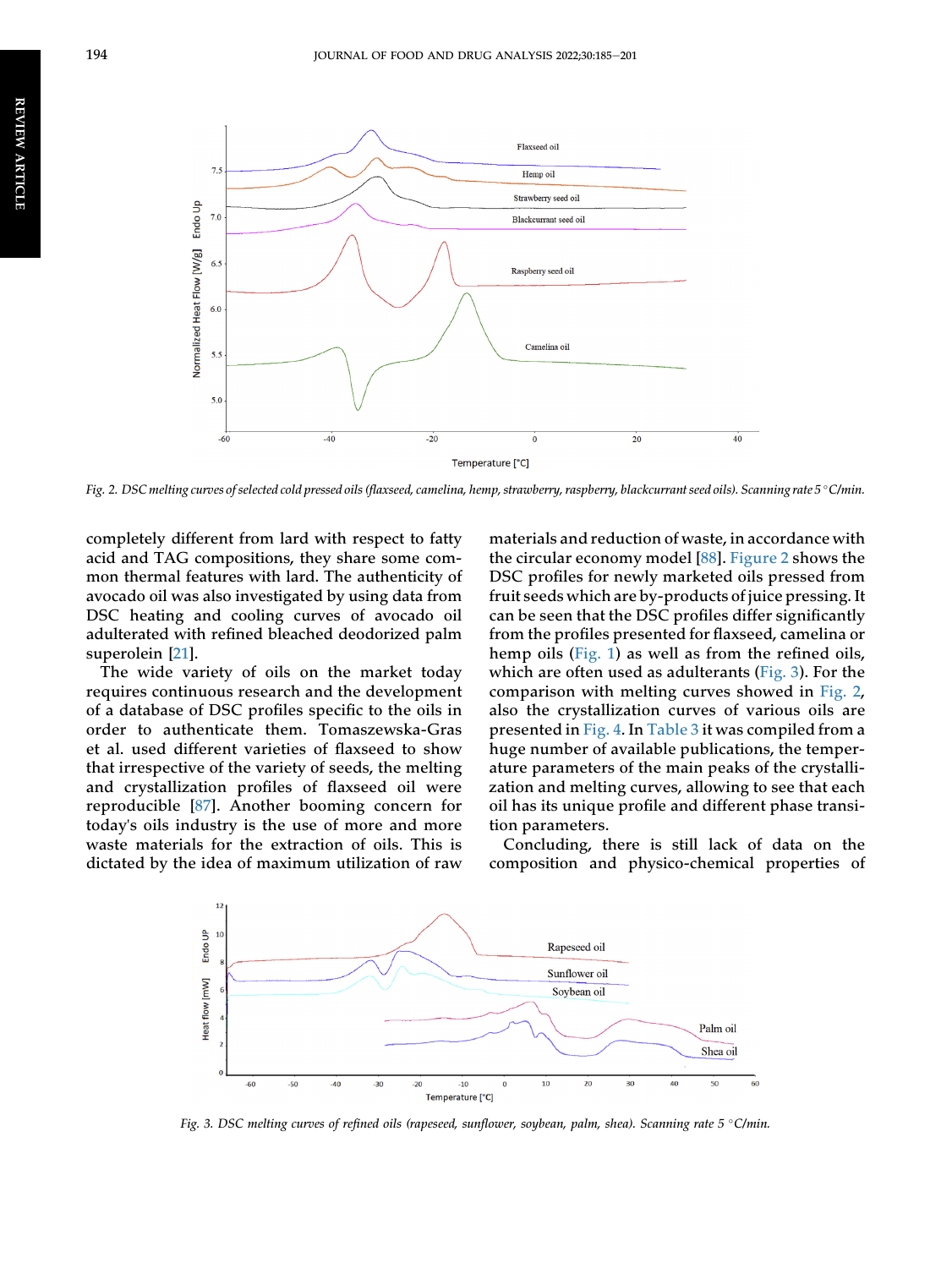<span id="page-11-0"></span>

Fig. 4. DSC crystallization curves of plant oils (flaxseed, camelina, strawberry, raspberry, blackcurrant seed oils, cocoa fat). Scanning rate 2 °C/min.

new marketed cold-pressed oils, which should be tested under the same conditions to allow comparison and differentiation of various oils based on specific markers obtained, among others, from DSC parameters.

# 6. Authenticity assessment of animal fats by DSC

#### 6.1. Methods for butter authenticity assessment

Among all animal fats, the most frequently adulterated fat is butter, due to its relatively high price compared to vegetable oils and because of its high consumption of 4.3 kg per capita in EU in 2017 [[89\]](#page-17-15). Recently, the worldwide butter crisis, which started in November 2016 and manifested in rising prices, has exacerbated this problem. In the European Union, the composition of butter is protected by Regulation No. 1308/2013 [\[90](#page-17-16)]. Butter is defined as a product which can be made solely from milk and can contain a milk fat of not less than 80% but less than 90%. Any product containing foreign fats of vegetable or animal origin may not be labelled as butter. For many years, efforts have been made to develop a method to detect adulterated butter.

<span id="page-11-1"></span>Table 3. DSC markers of peak temperature for melting and crystallization curves at  $5^{\circ}$ C/min scanning rate for the authentication study of mostly popular fats and oils.

| Fats/Oils           | Melting, Peak Temperature [°C] |                |                   |                          | Source  | Crystallization, Peak Temper-<br>ature $[^{\circ}C]$ |                |                | Source |
|---------------------|--------------------------------|----------------|-------------------|--------------------------|---------|------------------------------------------------------|----------------|----------------|--------|
|                     | T 1                            | T <sub>2</sub> | T <sub>3</sub>    | T 4                      |         | T 1                                                  | T <sub>2</sub> | T <sub>3</sub> |        |
| Virgin olive oil    | $-17.2$                        | $-6.0$         | 6.5               | $\overline{\phantom{a}}$ | [64]    | $-12$                                                | $-32.5$        | $-45.5$        | [64]   |
| Refined Olive oil   | $-15.7$                        | $-4.7$         | 7.0               |                          | [64]    | $-14.2$                                              | $-30.5$        | $-42.0$        | [64]   |
|                     |                                |                |                   |                          |         | $-19.59$                                             | $-49.29$       |                | $[13]$ |
| Coconut oil         | $-2.64$                        | 12.42          | 22.45             |                          | $[13]$  | $-0.7$                                               | $-7.86$        |                | $[13]$ |
|                     |                                | 14.20          | 23.78             |                          | [25]    | 3.56                                                 | $-0.89$        |                | $[25]$ |
| Refined, bleached,  | $-18.4$                        | $-6.22$        | 0.23              | 5.25                     | $[13]$  | 15.43                                                | 6.11           | $-2.85,$       | $[13]$ |
| deodorized palm oil |                                |                | 21.9              | 35.35                    |         |                                                      | $-11.09$       | $-46.92$       |        |
|                     |                                |                | (T5)              | (T6)                     |         |                                                      | (T4)           | (T5)           |        |
| Palm kernel oil     | $-19.12$                       | 1.31           | 13.13             | 26.03                    | $[13]$  | $-1.09$                                              | $-2.49$        |                | $[13]$ |
| Butter fat          | 6.84                           | 15.88          | 37.09 $(T_{end})$ |                          | $[101]$ | 15.17                                                | 8.45           |                | [98]   |
| Soybean oil         | $-24.5$                        | $-15.7$        | $-8$              | 3.25                     | [64]    | $-15.5$                                              | $-38.2$        | $-75.5$        | $[64]$ |
|                     | $-39.6$                        | $-25.57$       | $-9.9$            | $-2.47$                  | $[13]$  | $-19.49$                                             | $-43.24$       | $-73.7$        | $[13]$ |
|                     |                                |                |                   |                          | $[108]$ |                                                      |                |                |        |
| Sunflower oil       | $-24.7$                        | $-17$          |                   |                          | [64]    | $-15$                                                | $-41.2$        | $-73.5$        | 64     |
|                     | $-41.25$                       | $-32.82$       | $-26.12$          | $-14.3$                  | $[13]$  | $-19.87$                                             | $-45.99$       | $-72.12$       | $[13]$ |
| Canola oil          | $-29.15$                       | $-19.25$       |                   |                          | $[13]$  | $-23.44$                                             | $-43.57$       | $-60.02$       | $[13]$ |
| Flaxseed oil        | $-30.30$                       |                |                   |                          | [87]    | $-59.52$                                             |                |                | [87]   |
| Avocado oil         | 1.13                           | 5.32           | 9.21              |                          | $[21]$  | 5.49                                                 | $-6.78$        |                | $[21]$ |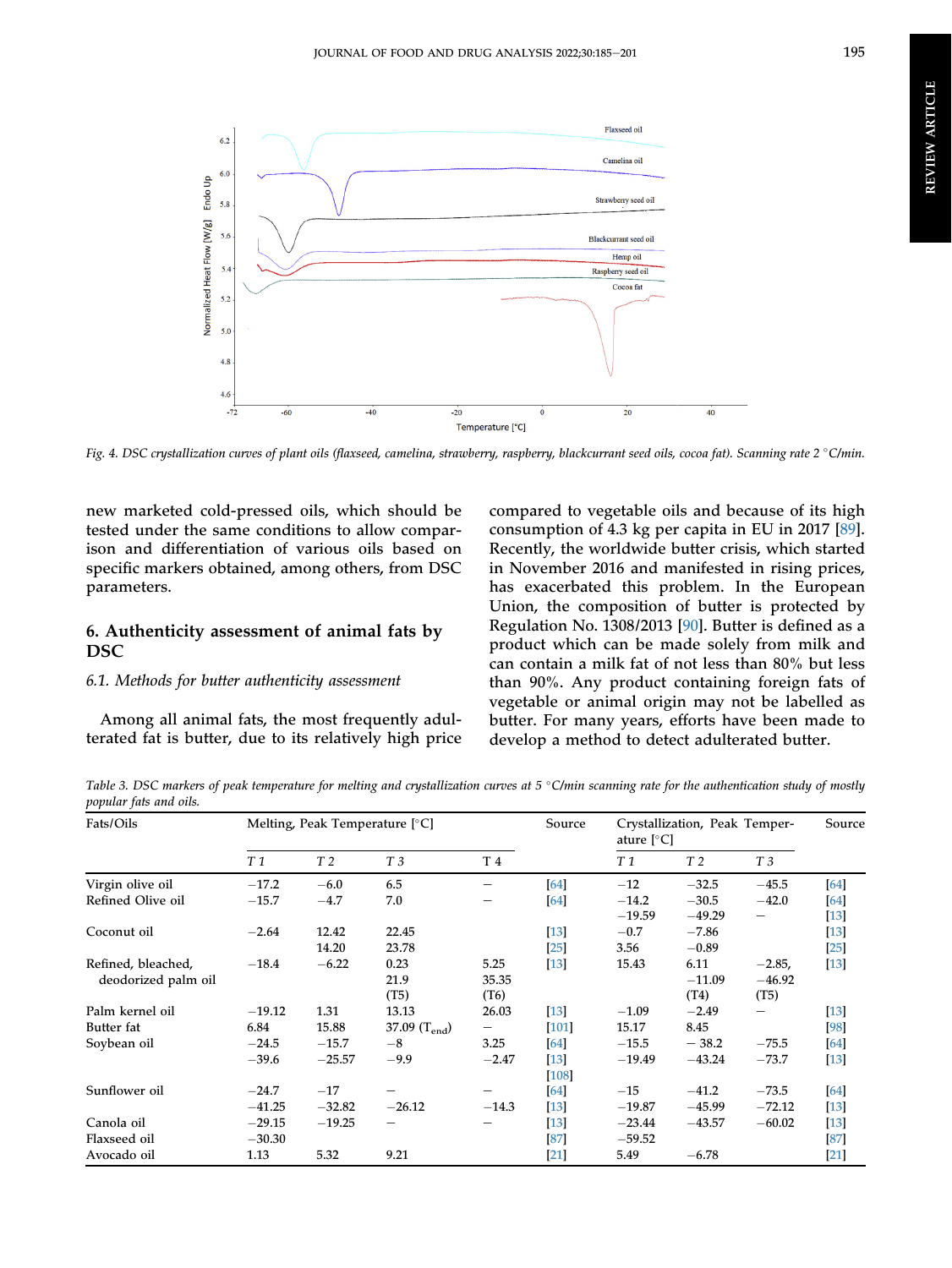The first methods developed were classical, such as determining the iodine number, Reichert-Meissl value (RMV) and Polenske value (PV). However, this has been proved to be insufficient, particularly at low concentration levels of adulterants [[91,](#page-17-20)[92](#page-17-21)]. So far, the instrumental methods used to detect adulteration of butter are based on detecting various milk fat components. One of the earliest tested methods was determining the fatty acids (FA) composition using gas chromatography. This is a relatively simple method, although burdened with certain limitations connected to changes in acid composition, depending on the season of the year and on animal feeding. A further disadvantage is the similar boiling temperatures of the methyl ester of butyric acid and of hexane. Another analytical problem is FID detection, because of the lower mass fraction of carbon in the molecular mass of butyric acid than of long chain acids. Detecting butter adulteration is also possible by using gas chromatography to determine phytosterols such as bsitosterol, stigmasterol and campesterol, which are specific to vegetable oils. However, one drawback of this method is the use of sitosterol and stigmasterol in the EU as markers for subsidized processed foods. The detection method for these substances is described in Annex VIII of the Regulation (EC) no. 273/2008 [\[93](#page-17-22)]. Another method for detecting vegetable oils added to butter may be determination of tocochromanols using liquid chromatography [\[94](#page-17-23)]. The content of  $\alpha$ -tocopherol in the overall composition of tocopherols in milk fat accounts for approx. 95%, while in oils, mainly  $\beta$ - and  $\gamma$ -tocopherols are present. Moreover, palm oil, used very often as adulterant, contains tocotrienols (T-3), which are not found in milk fat. However, this method does not facilitate detection of added animal fats. The currently official analytical method for the assessment of butter purity, established in the EU by Annex XX of the Regulation [\[93](#page-17-22)], is to determine triacylglycerols using gas chromatography. This method, which is characterized by high accuracy, enables the detection of both vegetable and animal fats. However, it is relatively time-consuming, and involves chemicals, as well as being expensive. For this reason, in the scientific literature, there are numerous reports concerning the search for alternative methods, one of which is differential scanning calorimetry. Butter can be adulterated with animal (chicken, lard, beef tallow) as well as with plant fats and oils (palm oil, shea butter). On [Fig. 3](#page-10-1) DSC melting curve of milk fat with animal fats is compared.

#### 6.2. Butter authenticity assessment by DSC

One of the first papers on applying the DSC technique to detect adulteration of ghee (clarified butter) was published by Lambelet et al. [\[95](#page-17-24)]. In this study, the authors tested the possibility of detecting goat body fat in cow and buffalo ghee by using differential thermal analysis (DTA). Melting and crystallization curves, obtained using a cooling/ heating rate at  $2^{\circ}$ C/min, showed pure goat body fat, cow and buffalo ghee, as well as samples containing the addition of 5, 10, 20% of goat body fat to cow and buffalo ghee. The calculations were based on the temperatures of the melting and crystallization peaks. The authors concluded that adding 5% goat fat did not lead to significant differences in temperatures. However, they proved that by adding 10% goat fat, qualitative detection was possible by means of the melting curve and quantitative by means of the crystallization curve. In a subsequent paper, Lambelet and Ganguli proved that using the crystallization curves obtained by cooling at  $1 \degree C$ / min, it was possible to detect 5% buffalo body fat in cow and buffalo ghee, based on the temperature and peak area [[96\]](#page-17-25). They also stated that pig body fat was more difficult to quantify. After the addition of 5% pig body fat to cow and buffalo ghee, they only observed changes in the crystallization curves, although quantitative measurements were not obtained.

In 1980, Von Ruegg et al. published model melting curves for butter and anhydrous milk fat, showing reproducibility of the measurement of the onset temperature, peak temperature and final temperature of the transition, as well as for the enthalpy of melting [\[97](#page-17-26)]. They obtained relative standard

<span id="page-12-0"></span>

Fig. 5. DSC melting curves of animal fats (chicken, beef tallow, lard, milk fat). Scanning rate  $5 \degree$ C/min.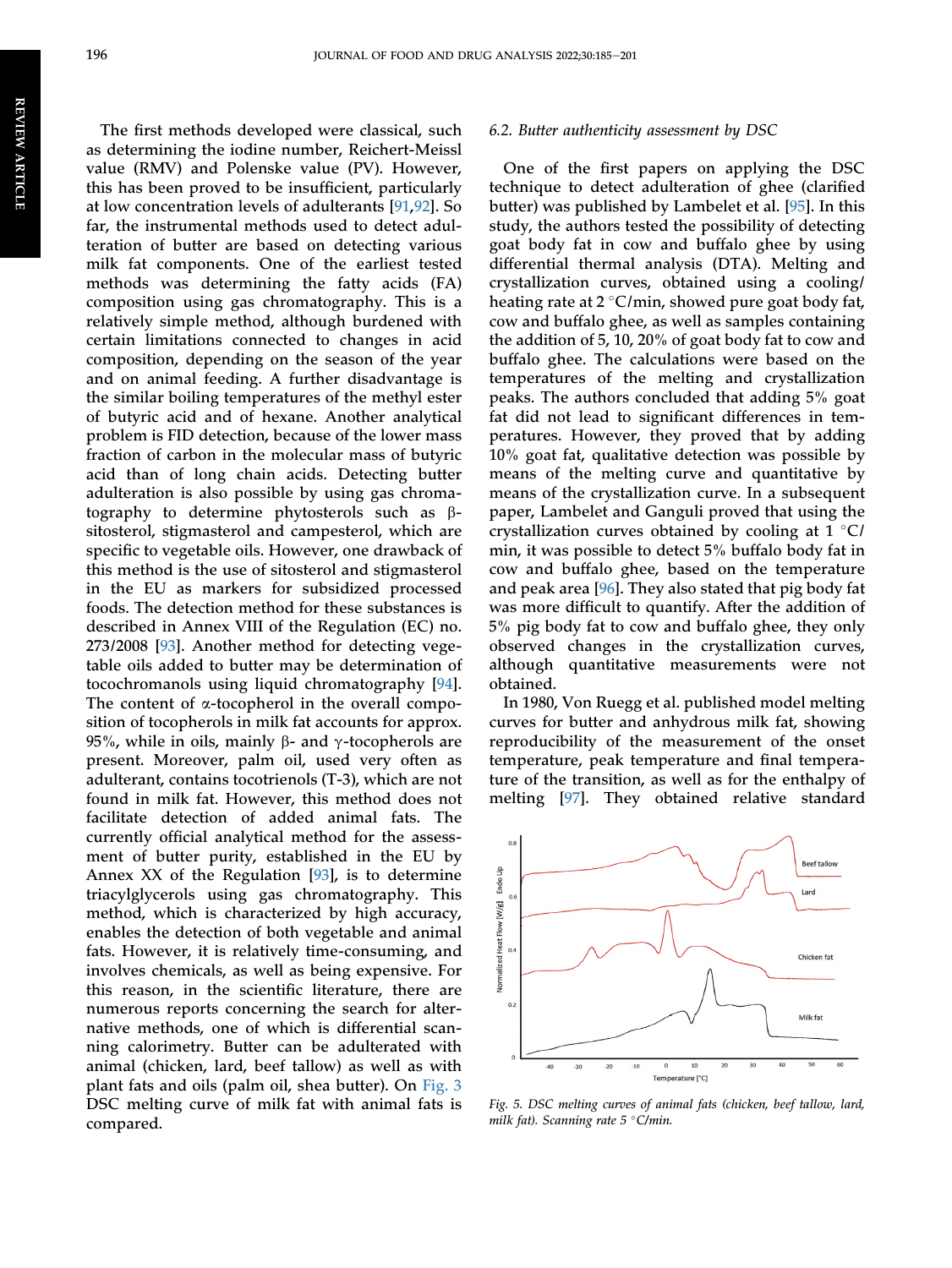REVIEW ARTICLE

**REVIEW ARTICLE** 

deviation (RSD) for the temperature measurements that were on average 2.4% and for the enthalpy measurement 1.1%. Coni et al. tested the suitability of the DSC method for monitoring the authenticity of butter by examining samples of butterfat with the addition of 2, 5, 10, 15, 20% chicken fat [[98\]](#page-17-18). They carried out both the crystallization and melting analyses at a scanning rate of  $5 °C/min$ . After analyzing the curves, the authors decided to focus only on crystallization curves, due to the easier interpretation of cooling curves, which are not affected by the thermal history of the sample. It was found that there was a good linear correlation  $(r = 0.998)$  between the  $-12$  °C exothermic peak area and the chicken fat content in butter in the range of composition from 2 to 20%. Aktas and Kaya conducted a similar experiment, in which they investigated the possibility of detecting the addition of beef body fat and margarine to butterfat [\[99](#page-17-27)]. In the same way, they used crystallization peak areas to calculate added nonmilk fats at a cooling rate of  $1 \degree C/min$ . A linear relationship between the crystallization peak areas and beef fat content ( $r = 0.993$ ) was obtained. In the case of margarine, the addition relationship was not linear. The detection of animal body fat added in ghee individually and in combination with vegetable oil using the DSC technique was also examined [\[100\]](#page-17-28). The authors stated that the addition of different levels of caprine body fat did not increase the number of peaks in the DSC curve, but displaced the crystallization region and the transition region.

In order to avoid problems connected with the polymorphism of fats, which is a common phenomenon in fats that is observed during the melting process, in all the studies described above only the cooling curves were analyzed for butter authenticity assessment. However, as shown by a study by Tomaszewska-Gras [\[101](#page-17-17)] milk fat crystallization parameters are characterized by worse reproducibility than for melting. There are limited data in the literature on using melting curves for the assessment of butter authenticity. In [Fig. 5,](#page-12-0) the DSC melting profiles of butterfat are compared with palm oil, chicken fat, lard and tallow. Tunick et al. used melting curves to detect recombined butter, for which the main ingredients are skimmed milk powder, anhydrous milk fat and water [[102\]](#page-17-29). They applied the method of heating the sample from  $-50$  °C at a scanning rate of 5 °C/min to differentiate natural butter from recombined butter. The calculation was based on the peak temperature and enthalpy. Tomaszewska-Gras used both the crystallization and melting curves with scanning rates of  $5 °C/min$  for the quantitative detection of butter

adulteration with refined palm oil in the range of concentration from 2 to 35% [[103\]](#page-17-30). In this study, not only the temperature and enthalpy  $(\Delta H)$  of the melting curve were analyzed but also the peak heights (h), and complex variables determined for three peaks like  $\Delta H1/\Delta H2$ ,  $\Delta H1/\Delta H3$ , h1/h3, h1/h2 were used for simple and multiple linear regression analysis. The equations obtained were used for predicting palm oil content in six adulterated butterfat samples. Regression equations were found with a high correlation coefficient between the true and measured values, amounting to 0.999, as well as a low average value of bias (0.84). The accuracy of the DSC method, expressed as bias (b) and recovery (R), was compared with the results recorded by the Official method, for which the bias value was 2.2. When comparing R values, for the Official method it was 89.2%, whereas for the DSC method it was 90.7%. This study also comprised aspects of method validation not included in previously published studies in this field. The accuracy of determination using the developed DSC method was verified on the basis of adulterated samples of butterfat and compared with the Official method, consisting in determining triacylglycerols using gas chromatography.

Another alternative approach to assessing butter authenticity was presented in the paper by Tomaszewska-Gras, in which the suitability of the chemometric method i.e. principal component analysis (PCA) for distinguishing genuine from adulterated butterfat was tested [[104\]](#page-17-31). DSC parameters such as temperature, enthalpy, peak height and partial surface area were selected for the best differentiation of butterfat samples with various levels of palm oil added as an adulterant. PCA analysis revealed that the best separation of samples with different palm oil concentrations was achieved using DSC melting parameters of enthalpies and peak heights of low and medium melting fractions. PCA of crystallization parameters did not produce such a distinct separation. The results of this study confirmed that the DSC technique coupled with PCA can be applied successfully to detect adulterants in butter with a high sensitivity of 2%.

#### 6.3. Detection of water content in butter by DSC

Besides the addition of vegetable and animal fats, another way to adulterate butter is to add more water than is allowed. According to Regulation No. 1308/2013, this permitted addition is a maximum of 16%. Tomaszewska-Gras evaluated the applicability of differential scanning calorimetry for detecting water content in butter [\[105](#page-17-32)]. High correlation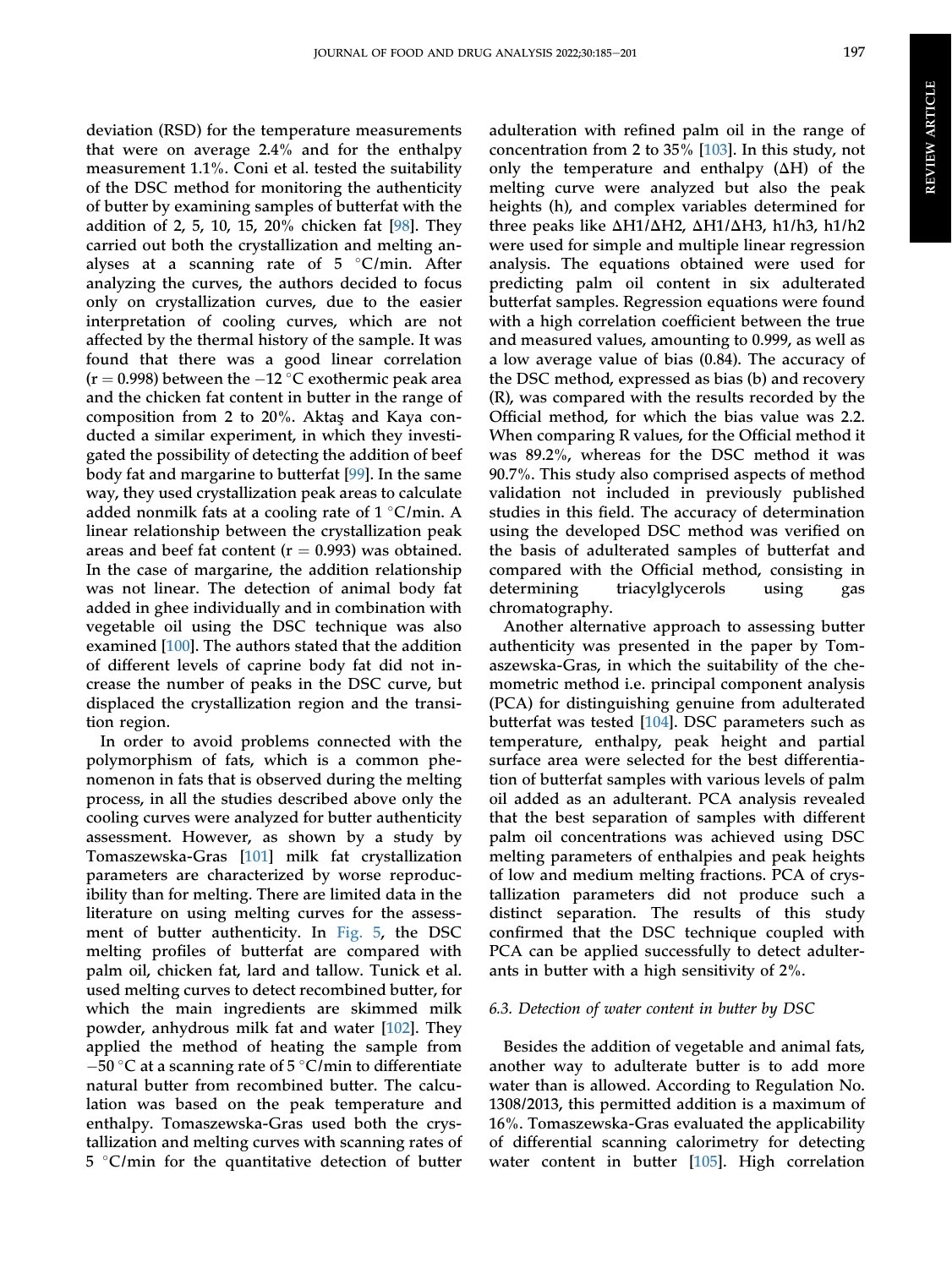coefficients were found between the water content of 5, 10, 15, 20, 25, 30% and the enthalpies of the ice melting/water crystallization. The correlation equations were used to calculate the water content in seven butter samples with various water contents. The results were compared with the values obtained by the reference method. It was found that there was higher accuracy of water determinations based on the measurement of enthalpy of ice melting (at 1%) than the measurement of crystallization enthalpy (at 3%), so the parameter of ice melting enthalpy can be used in the quantitative determination of water content in butter.

#### 6.4. Lard authenticity assessment by DSC

Alongside butter, other animal fats have also been investigated for adulteration by means of DSC. Kowalski tested the DSC method to detect adulteration of lard with tallow [\[106](#page-17-33)]. The crystallization process of lard and its mixtures with tallow with different cooling rates (1, 1.6, 2, 3, 4, 5  $\degree$ C/min) was analyzed. A linear relationship was established between crystallization peak temperature and tallow content in lard. Other animal fats (lard, beef tallow, chicken fat) were monitored for adulterations by Dahimi et al. by using the parameters of temperature and enthalpy from cooling and heating curves [\[107](#page-17-34)]. Nina Naquiah et al. published research on the discrimination of lard olein and lard stearin from other animal fats (beef fat, mutton fat, chicken fat) [\[22](#page-15-29)]. Principal component analysis was used to compare the results obtained from DSC cooling curves of all fats.

To summarize the studies regarding animal fats, the main concern of researchers about authenticity was focused on butter from cow milk, which can be adulterated with animal sourced (chicken, lard, beef tallow) as well as with plant sourced fats and oils (palm oil, shea butter). Researchers were working also on applying DSC technique to the quantitative determination of water in butter. Mostly melting and crystallization profiles were used for butter authenticity assessment with such parameters as peak temperature, peak height and enthalpy.

#### 7. Conclusions

In presented review a stepwise approach has been attempted to explain the fundamental concept of using DSC for characterization of various fats and oils in terms of adulteration detection to prevent food fraud. As the research presented in this paper shows, olive oil is one of the most studied edible oils

using differential scanning calorimetry. The applicability of several calorimetric techniques like DSC, modulated DSC, isothermal or fast calorimetry were used to evaluate the authenticity as well as the deterioration of quality during storage of oils. Presented studies proved that the calorimetric technique allowed the detection of the adulterant (various seed oils or refined olive oil), oil origin, and oxidation processes of oil. Moreover, in this paper palm oil has been presented from two sides i.e. as a cheap oil used as an adulterant and as an adulteration object, mainly with fats of animal origin. Possibilities of detection adulteration of palm oil and assessing authenticity of different categories and fractions of palm oil by DSC technique was discussed. The review also presents what has been done in the area of using DSC to analyze the authenticity of milk fat, which is very often subject to fraud due to high production costs. It was shown that quantitative detection of butter adulteration with palm oil or water was possible by using DSC technique with regression models based on the DSC parameters like peak temperature, peak height, enthalpy of melting or crystallization phase transition.

Due to the growing market of cold-pressed oils there is still need of substantial work on the creation of a wide database on the composition and physico-chemical properties of new marketed oils, which should be tested under the same conditions. This approach will allow differentiation of various oils based on specific markers, provided by the DSC technique. Next issue to face with DSC analysis of fats and oils is the complexity of melting curves, caused by the proneness of fats and oils to polymorphism. For the further development of the thermal analysis of oils and fats towards authenticity assessment, it is necessary to use deconvolution procedures for the complex peaks, formed during melting transition or to use of modified DSC such as fast DSC to avoid any additional interference.

#### Conflicts of interest

The authors declare that they have no known competing financial interests or personal relationships that could have appeared to influence the work reported in this paper.

#### Acknowledgements

This work was supported by the National Science Centre, Poland under Grant no. 2018/31/B/NZ9/02762.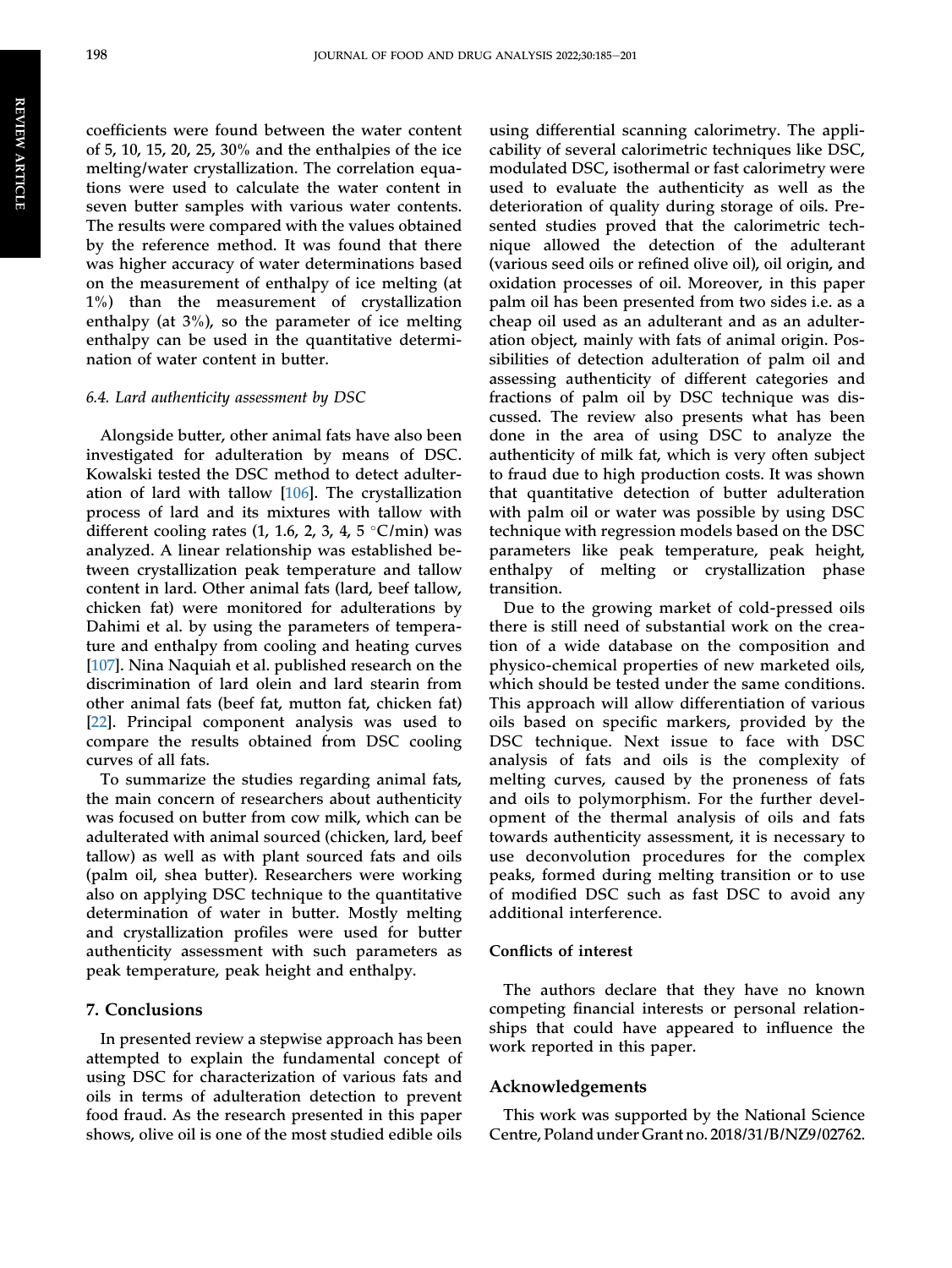#### References

- <span id="page-15-0"></span>[1] Biliaderis CG. Differential scanning calorimetry in food research-A review. Food Chem  $1983;10:239-65$ . [https://](https://doi.org/10.1016/0308-8146(83)90081-X) [doi.org/10.1016/0308-8146\(83\)90081-X.](https://doi.org/10.1016/0308-8146(83)90081-X)
- <span id="page-15-1"></span>[2] Dollimore D. Thermal analysis. Anal Chem  $1996;68:63-72$ . <https://doi.org/10.1021/a1960006p>.
- <span id="page-15-2"></span>[3] Mabrey S, Sturtevant JM. High-sensitivity differential scanning calorimetry in the study of biomembranes and related model systems. Methods Membr Biol 1978;237-74. [https://doi.org/10.1007/978-1-4613-4036-2\\_3.](https://doi.org/10.1007/978-1-4613-4036-2_3)
- <span id="page-15-3"></span>[4] Lin SY. Current and potential applications of simultaneous DSC-FTIR microspectroscopy for pharmaceutical analysis. J Food Drug Anal 2021;29:182-202. [https://doi.org/10.38212/](https://doi.org/10.38212/2224-6614.3345) [2224-6614.3345.](https://doi.org/10.38212/2224-6614.3345)
- <span id="page-15-4"></span>[5] Gill P, Moghadam TT, Ranjbar B. Differential scanning calorimetry techniques: Applications in biology and nanoscience. J Biomol Tech 2010;21:167-93.
- <span id="page-15-5"></span>[6] Abd-Elghany M, Klapötke TM. A review on differential scanning calorimetry technique and its importance in the field of energetic materials. Phys Sci Rev 2018;3:1-14. <https://doi.org/10.1515/psr-2017-0103>.
- <span id="page-15-6"></span>[7] Ahmadi Khoshooei M, Fazlollahi F, Maham Y. A review on the application of differential scanning calorimetry (DSC) to petroleum products: Characterization and kinetic study.  $\overrightarrow{l}$  Therm Anal Calorim 2019;138:3455-84. [https://doi.org/](https://doi.org/10.1007/s10973-019-08244-2) [10.1007/s10973-019-08244-2](https://doi.org/10.1007/s10973-019-08244-2).
- <span id="page-15-7"></span>[8] Falconer RJ. Differential scanning calorimetry and related techniques. Encycl Biophys 2018;1-12. [https://doi.org/](https://doi.org/10.1007/978-3-642-35943-9_10062-1) [10.1007/978-3-642-35943-9\\_10062-1.](https://doi.org/10.1007/978-3-642-35943-9_10062-1)
- <span id="page-15-8"></span>[9] Farkas J, Mohacsi-Farkas C. Application of differential scanning calorimetry in food research and food quality assurance. J Therm Anal 1996;47:1787-803.
- [10] Raemy A, Lambelet P, Rousset P. Calorimetric information about food and food. In: Lörinczy D, editor. The nature of biological system as revealed by thermal methods. Kluwer Academic Publishers; 2004. p. 69-98.
- [11] Almoselhy RIM. Applications of differential scanning calorimetry (DSC) in oils and fats research. A review. Am Res J Agric 2020;6:1-9. [https://doi.org/10.21694/2378-](https://doi.org/10.21694/2378-9018.20002) [9018.20002.](https://doi.org/10.21694/2378-9018.20002)
- [12] Relkin P. Using thermal analysis and combined techniques for food characterization. Report on panel presentation. J Therm Anal Calorim 2005;80:799-801.
- <span id="page-15-9"></span>[13] Tan CP, Che Man YB. Differential scanning calorimetric analysis of edible oils: Comparison of thermal properties and chemical composition. JAOCS, J Am Oil Chem Soc 2000;77:143-55. <https://doi.org/10.1007/s11746-000-0024-6>.
- <span id="page-15-10"></span>[14] Dyszel SM, Baish SK. Characterization of tropical oils by DSC. Thermochim Acta 1992;212:39-49. [https://doi.org/](https://doi.org/10.1016/0040-6031(92)80218-L) [10.1016/0040-6031\(92\)80218-L](https://doi.org/10.1016/0040-6031(92)80218-L).
- <span id="page-15-11"></span>[15] Chiavaro E. Differential scanning calorimetry: Applications in fat and oil technology. 2014. [https://doi.org/10.1201/](https://doi.org/10.1201/b17739) [b17739](https://doi.org/10.1201/b17739).
- [16] Belayneh HD, Wehling RL, Cahoon EB, Ciftci ON. Effect of extraction method on the oxidative stability of camelina seed oil studied by differential scanning calorimetry. J Food Sci 2017;82:632-7. [https://doi.org/10.1111/1750-3841.13652.](https://doi.org/10.1111/1750-3841.13652)
- [17] Różańska MB, Kowalczewski PŁ, Tomaszewska-Gras J, Dwiecki K, Mildner-Szkudlarz S. Seed-roasting process affects oxidative stability of cold-pressed oils. Antioxidants 2019;8:313. [https://doi.org/10.3390/antiox8080313.](https://doi.org/10.3390/antiox8080313)
- <span id="page-15-26"></span>[18] Noor Lida HMD, Mat H, Sundram K, Idris NA. DSC study on the melting properties of palm oil , sunflower oil , and palm kernel olein blends before and after chemical interesterification. J Am Oil Chem Soc 2006;83:739-45.
- [19] Man YBC, Haryati T, Ghazali HM, Asbi BA. Composition and thermal profile of crude palm oil and its products. J Am Oil Chem Soc 1999;76:237-42.
- <span id="page-15-25"></span>[20] Marikkar JMN, Lai OM, Ghazali HM, Che Man YB. Compositional and thermal analysis of RBD palm oil adulterated with lipase-catalyzed interesterified lard. Food

Chem 2002;76:249-58. [https://doi.org/10.1016/S0308-8146](https://doi.org/10.1016/S0308-8146(01)00257-6) [\(01\)00257-6](https://doi.org/10.1016/S0308-8146(01)00257-6).

- <span id="page-15-12"></span>[21] Indriyani L, Rohman A, Riyanto S. Authentication of avocado oil (Persea americana Mill.) Using differential scanning calorimetry and multivariate regression. Asian J Agric Res 2016;10:78-86. <https://doi.org/10.3923/ajar.2016.78.86>.
- <span id="page-15-29"></span>[22] Nina Naquiah AN, Marikkar JMN, Mirghani MES, Nurrulhidayah AF, Yanty NAM. Differentiation of fractionated components of lard from other animal fats using different analytical techniques. Sains Malays 2017;46: 209-16. <https://doi.org/10.17576/jsm-2017-4602-04>.
- <span id="page-15-27"></span>[23] Azir M, Abbasiliasi S, Ibrahim TAT, Manaf YNA, Sazili AQ, Mustafa S. Detection of lard in cocoa butter-Its fatty acid composition, triacylglycerol profiles, and thermal charac-<br>teristics. Foods 2017;6:1-12. https://doi.org/10.3390/  $2017; 6:1-12.$  [https://doi.org/10.3390/](https://doi.org/10.3390/foods6110098) [foods6110098.](https://doi.org/10.3390/foods6110098)
- [24] Nilchian Z, Ehsani MR, Piravi-Vanak Z, Bakhoda H. Comparative analysis of butter thermal behavior in combination with bovine tallow. Food Sci Technol 2020;40: 597-604. [https://doi.org/10.1590/fst.32019.](https://doi.org/10.1590/fst.32019)
- <span id="page-15-28"></span>[25] Marikkar JMN. Differential scanning calorimetric analysis of virgin coconut oil, palm olein, and their adulterated<br>blends. Cord 2019:35:9. https://doi.org/10.37833/ [https://doi.org/10.37833/](https://doi.org/10.37833/cord.v35i01.10) [cord.v35i01.10.](https://doi.org/10.37833/cord.v35i01.10)
- [26] Rudakov OB, Saranov IA, Van AN, Rudakova LV, Polyanskiy KK. Differential scanning calorimetry as a method for the control of vegetable oils. J Anal Chem 2021; 76:258-66. [https://doi.org/10.1134/S1061934821020118.](https://doi.org/10.1134/S1061934821020118)
- <span id="page-15-13"></span>[27] ISO 11357-1. ISO 11357-1:2016 plastics  $-$  differential scanning calorimetry - general principles. Int Stand 2016. n.d.
- <span id="page-15-14"></span>[28] Watson ES, O'Neill MJ, Justin J, Brenner N. A differential scanning calorimeter for quantitative differential thermal analysis. Anal Chem  $1964;36:1233-8$ . [https://doi.org/](https://doi.org/10.1021/ac60213a019) [10.1021/ac60213a019.](https://doi.org/10.1021/ac60213a019)
- <span id="page-15-15"></span>[29] Kodre K, Attarde S, Yendhe P, Patil R, Barge V. Differential scanning calorimetry: A review. Kodre. Res Rev J Pharm Anal 2014;3:11-22.
- <span id="page-15-16"></span>[30] Danley RL. New heat flux DSC measurement technique. Thermochim Acta 2003;395:201-8. [https://doi.org/10.1016/](https://doi.org/10.1016/S0040-6031(02)00212-5) [S0040-6031\(02\)00212-5.](https://doi.org/10.1016/S0040-6031(02)00212-5)
- <span id="page-15-17"></span>[31] Craig D, Reading M. Principles of differential scanning calorimetry. Thermal Analysis of Pharmaceuticals. Taylor and Francis Group, LLC; 2006. p.  $1-21$ . [https://doi.org/](https://doi.org/10.1201/9781420014891.ch1) [10.1201/9781420014891.ch1](https://doi.org/10.1201/9781420014891.ch1).
- <span id="page-15-18"></span>[32] Kowalski B, Gruczynska E, Maciaszek K. Kinetics of rapeseed oil oxidation by pressure differential scanning calorimetry measurements. Eur J Lipid Sci Technol 2000;102: 337-41. [https://doi.org/10.1002/\(SICI\)1438-9312\(200005\)102:](https://doi.org/10.1002/(SICI)1438-9312(200005)102:5<337::AID-EJLT337>3.0.CO;2-3) 5<[337::AID-EJLT337](https://doi.org/10.1002/(SICI)1438-9312(200005)102:5<337::AID-EJLT337>3.0.CO;2-3)>3.0.CO;2-3.
- <span id="page-15-19"></span>[33] Singh SK, Jalali AF, Aldén M. Modulated temperature differential scanning calorimetry for examination of tristearin polymorphism: I. Effect of operational parameters. JAOCS, J Am Oil Chem Soc 1999;76:499-505. [https://doi.org/](https://doi.org/10.1007/s11746-999-0031-5) [10.1007/s11746-999-0031-5](https://doi.org/10.1007/s11746-999-0031-5).
- <span id="page-15-20"></span>[34] Samyn P, Schoukens G, Vonck L, Stanssens D, Van Den Abbeele H. Quality of Brazilian vegetable oils evaluated by (modulated) differential scanning calorimetry. J Therm<br>Anal Calorim 2012;110:1353–65. [https://doi.org/10.1007/](https://doi.org/10.1007/s10973-011-2132-2) [s10973-011-2132-2.](https://doi.org/10.1007/s10973-011-2132-2)
- <span id="page-15-21"></span>[35] Micic DM, Ostojic SB, Simonovic MB, Pezo LL, Simonovic BR. Thermal behavior of raspberry and blackberry seed flours and oils. Thermochim Acta 2015;617:21-7. <https://doi.org/10.1016/j.tca.2015.08.017>.
- <span id="page-15-22"></span>[36] Leyva-Porras C, Cruz-Alcantar P, Espinosa-Sol V, Saavedra-Leos MZ. Application of differential scanning calorimetry (DSC) and modulated differential scanning. Polymers 2019;12:1-21.
- <span id="page-15-23"></span>[37] McGregor C, Bines E. The use of high-speed differential scanning calorimetry (Hyper-DSC<sup>TM</sup>) in the study of pharmaceutical polymorphs. Int J Pharm 2008;350:48-52. <https://doi.org/10.1016/j.ijpharm.2007.08.015>.
- <span id="page-15-24"></span>[38] Ford JL, Mann TE. Fast-Scan DSC and its role in pharmaceutical physical form characterisation and selection. Adv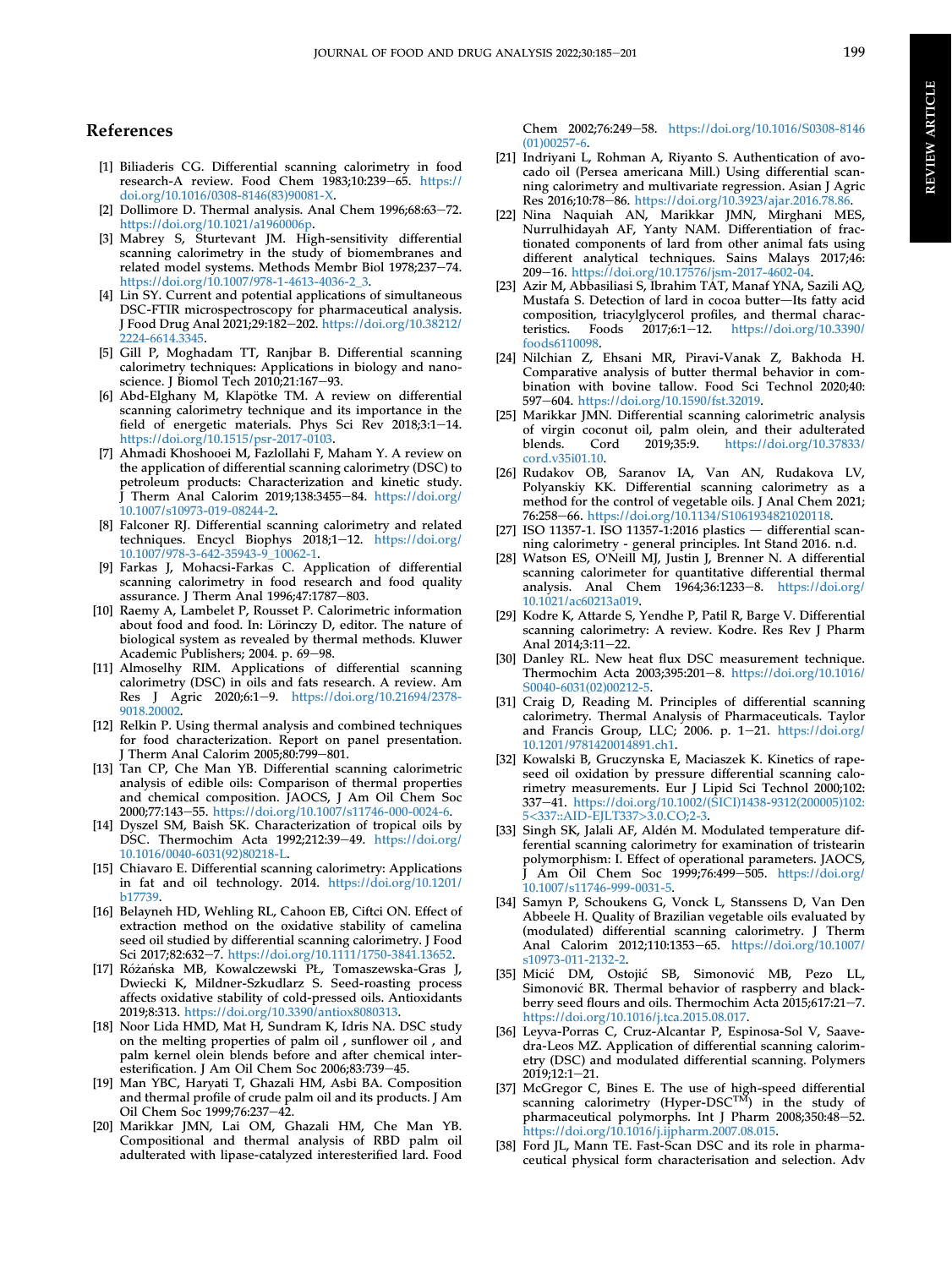Drug Deliv Rev 2012;64:422-30. [https://doi.org/10.1016/](https://doi.org/10.1016/j.addr.2011.12.001) [j.addr.2011.12.001.](https://doi.org/10.1016/j.addr.2011.12.001)

- <span id="page-16-0"></span>[39] Abdulkarim SM, Ghazali HM. Comparison of melting behaviors of edible oils using conventional and hyper differential scanning calorimetric scan rates. Int Food Res J 2007;  $14:25 - 35.$
- <span id="page-16-1"></span>[40] Malika A, Jacques N, Jaafar EF, Fatima B, Mohammed A. Pyrolysis investigation of food wastes by TG-MS-DSC technique. Biomass Convers Biorefinery 2016;6:161-72. [https://doi.org/10.1007/s13399-015-0171-9.](https://doi.org/10.1007/s13399-015-0171-9)
- <span id="page-16-2"></span>[41] Bacila DM, Lazzarotto M, Hansel FA, Scheuermann GN, Feddern V, Cunha Junior A, et al. Thermal profile of 4,4'dinitrocarbanilide determined by thermogravimetry-differential scanning calorimetry-mass spectrometry (TG-DSC-MS) and pyrolysis-gas chromatography-mass spectrometry (Py- $\vec{GC}-\vec{MS}$ ). J Therm Anal Calorim 2019;138:697-701. [https://doi.org/10.1007/s10973-](https://doi.org/10.1007/s10973-019-08194-9) [019-08194-9.](https://doi.org/10.1007/s10973-019-08194-9)
- <span id="page-16-3"></span>[42] Mothé CG, De Castro BCS, Mothé MG. Characterization by TG/DTG/DSC and FTIR of frying and fish oil residues to obtain biodiesel. J Therm Anal Calorim  $2011;106:811-7$ . [https://doi.org/10.1007/s10973-011-1795-z.](https://doi.org/10.1007/s10973-011-1795-z)
- <span id="page-16-4"></span>[43] Leone RDS, Colman TAD, Schnitzler E, Ellendersen LN, Masson ML. Evolved gas analysis (coupled TG-DSC-FTIR) applied to the thermal behaviour of inulin. J Anal Appl<br>Pyrolysis 2014;108:323-6. https://doi.org/10.1016/ [https://doi.org/10.1016/](https://doi.org/10.1016/j.jaap.2014.04.009) [j.jaap.2014.04.009.](https://doi.org/10.1016/j.jaap.2014.04.009)
- <span id="page-16-5"></span>[44] Johnson DJ, Compton DAC, Canale PL. Applications of simultaneous DSC/FTIR analysis. Thermochim Acta 1992; 195:5e20. [https://doi.org/10.1016/0040-6031\(92\)80042-U](https://doi.org/10.1016/0040-6031(92)80042-U).
- <span id="page-16-6"></span>[45] Lin S-Y, Lin C-C. One-step real-time food quality analysis by simultaneous DSCeFTIR microspectroscopy. Crit Rev Food Sci Nutr 2016;56:292-305. [https://doi.org/10.1080/](https://doi.org/10.1080/10408398.2012.740523) [10408398.2012.740523](https://doi.org/10.1080/10408398.2012.740523).
- <span id="page-16-7"></span>[46] Wang L, Wang B, Lin Q. Demonstration of MEMS-based differential scanning calorimetry for determining thermodynamic properties of biomolecules. Sensor Actuator B Chem 2008;134:953-8. [https://doi.org/10.1016/j.snb.2008.](https://doi.org/10.1016/j.snb.2008.06.059) [06.059.](https://doi.org/10.1016/j.snb.2008.06.059)
- <span id="page-16-8"></span>[47] Zhou L, Yang Y, Ren H, Zhao Y, Wang Z, Wu F, et al. Structural changes in rice bran protein upon different extrusion temperatures: A Raman spectroscopy study. J Chem 2016; 2016:1e8. <https://doi.org/10.1155/2016/6898715>.
- <span id="page-16-9"></span>[48] Sprunt JC, Jayasooriya UA, Wilson RH. A simultaneous FT-Raman-DSC (SRD) study of polymorphism in sn-1,3-distearoyl-2-oleoylglycerol (SOS). Phys Chem Chem Phys 2000;2:4299-305. <https://doi.org/10.1039/b003894f>.
- <span id="page-16-10"></span>[49] Zaliha O, Elina H, Sivaruby K, Norizzah AR, Marangoni AG. Dynamics of polymorphic transformations in palm oil, palm stearin and palm kernel oil characterized by coupled powder XRD-DSC. J Oleo Sci 2018;67:737-44. [https://doi.org/10.5650/jos.ess17168.](https://doi.org/10.5650/jos.ess17168)
- <span id="page-16-11"></span>[50] Barba L, Arrighetti G, Calligaris S. Crystallization and melting properties of extra virgin olive oil studied by synchrotron XRD and DSC. Eur Food Res Tech 2013;115:322-9. <https://doi.org/10.1002/ejlt.201200259>.
- <span id="page-16-12"></span>[51] Moore JC, Spink J, Lipp M. Development and application of a database of food ingredient fraud and economically motivated adulteration from 1980 to 2010. J Food Sci 2012;77. <https://doi.org/10.1111/j.1750-3841.2012.02657.x>.
- <span id="page-16-13"></span>[52] Bianchi G. Authentication of olive oil. Oils and fats authentication. CRC Press LLC; n.d.
- <span id="page-16-14"></span>[53] Márquez AJ, Maza GB. Aplicación de la Calorimetria Diferencial de Barrido (CDB) en la caracterizacion del aceite de oliva virgen. Grasas Aceites 2003;54:403-9.
- <span id="page-16-15"></span>[54] Marquez AJ, Maza GB, Herrera MPA, Ojeda MU. Calo rimetría diferencial de barrido. Influencia de la composicion del aceite de oliva virgen en su perfil térmico. Grasas Aceites 2007;58:122-9.
- <span id="page-16-16"></span>[55] Angiuli M, Ferrari C, Lepori L, Matteoli E, Salvetti G, Tombari E, et al. On testing quality and traceability of virgin olive oil by calorimetry. J Therm Anal Calorim 2006;84: 105e12. <https://doi.org/10.1007/s10973-005-7184-8>.
- <span id="page-16-17"></span>[56] Angiuli M, Ferrari C, Righetti MC, Tombari E, Salvetti G. Calorimetry of edible oils: Isothermal freezing curve for assessing extra-virgin olive oil storage history. Eur J Lipid Sci Technol 2007. <https://doi.org/10.1002/ejlt.200700067>.
- <span id="page-16-18"></span>[57] Ferrari C, Angiuli M, Tombari E, Righetti MC, Matteoli E, Salvetti G. Promoting calorimetry for olive oil authentication. Thermochim Acta 2007;459:58-63. [https://doi.org/10.1016/](https://doi.org/10.1016/j.tca.2007.04.002) [j.tca.2007.04.002.](https://doi.org/10.1016/j.tca.2007.04.002)
- <span id="page-16-19"></span>[58] Angiuli M, Bussolino GC, Ferrari C, Matteoli E, Righetti MC, Salvetti G, et al. Calorimetry for fast authentication of edible oils. Int J Thermophys  $2009;30:1014-24$ . <https://doi.org/10.1007/s10765-009-0592-4>.<br>[59] Chiavaro Emma, Vittadini E, R
- <span id="page-16-20"></span>Vittadini E, Rodriguez-Estrada, Teresa Maria, Cerretani Lorenzo, Bonoli M, et al. Monovarietal extra virgin olive oils : Correlation between thermal properties and chemical composition. J Agric Food Chem 2007;55:10779-86.
- <span id="page-16-21"></span>[60] Chiavaro Emma, Vittadini E, Rodriguez-Estrada, Teresa Maria, Cerretani L, Bendini A. Monovarietal extra virgin olive oils . Correlation between thermal properties and chemical composition : Heating thermograms. J Agric Food Chem 2008;56:496-501.
- <span id="page-16-22"></span>[61] Chiavaro E, Vittadini E, Rodriguez-Estrada MT, Cerretani L, Bendini A. Differential scanning calorimeter application to the detection of refined hazelnut oil in extra virgin olive oil. Food Chem  $2008;110:248-56$ . [https://](https://doi.org/10.1016/j.foodchem.2008.01.044) [doi.org/10.1016/j.foodchem.2008.01.044](https://doi.org/10.1016/j.foodchem.2008.01.044).
- <span id="page-16-23"></span>[62] Chiavaro E, Vittadini E, Rodriguez-Estrada MT, Cerretani L, Capelli L, Bendini A. Differential scanning calorimetry detection of high oleic sunflower oil as an adulterant in extravirgin olive oil. J Food Lipids 2009;16:227-44.
- <span id="page-16-24"></span>[63] Chiavaro E, Rodriguez-Estrada MT, Barnaba C, Vittadini E, Cerretani L, Bendini A. Differential scanning calorimetry: a potential tool for discrimination of olive oil commercial categories. Anal Chim Acta 2008;625:215-26. [https://](https://doi.org/10.1016/j.aca.2008.07.031) [doi.org/10.1016/j.aca.2008.07.031](https://doi.org/10.1016/j.aca.2008.07.031).
- <span id="page-16-25"></span>[64] Jafari M, Kadivar M, Keramat J. Detection of adulteration in Iranian olive oils using instrumental (GC, NMR, DSC) methods. JAOCS. J Am Oil Chem Soc 2009;86:103-10. <https://doi.org/10.1007/s11746-008-1333-8>.
- <span id="page-16-26"></span>[65] Laddomada B, Colella G, Tufariello M, Durante M, Angiuli M, Salvetti G, et al. Application of a simplified calorimetric assay for the evaluation of extra virgin olive oil quality. Food Res Int 2013;54:2062-8. [https://doi.org/](https://doi.org/10.1016/j.foodres.2013.05.035) [10.1016/j.foodres.2013.05.035.](https://doi.org/10.1016/j.foodres.2013.05.035)
- <span id="page-16-27"></span>[66] Karbasian M, Givianrad MH, Ramezan Y. A rapid method for detection of refined olive oil as adulterant in extra virgin olive oil by differential scanning calorimetry. Orient J Chem 2015;31:1735-9.
- <span id="page-16-29"></span>[67] Wetten IA, Herwaarden AW, Splinter R, Ruth SM. Oil analysis by fast DSC. Procedia Eng  $2014;87:280-3$ . [https://](https://doi.org/10.1016/j.proeng.2014.11.662) [doi.org/10.1016/j.proeng.2014.11.662](https://doi.org/10.1016/j.proeng.2014.11.662).
- <span id="page-16-28"></span>[68] Wetten IA, Herwaarden AW, Splinter R, Boerrigter-Eenling R, Ruth SM. Detection of sunflower oil in extra virgin olive oil by fast differential scanning calorimetry.<br>Thermochim Acta 2015. https://doi.org/10.1016/ [https://doi.org/10.1016/](https://doi.org/10.1016/j.tca.2014.11.030) [j.tca.2014.11.030](https://doi.org/10.1016/j.tca.2014.11.030).
- <span id="page-16-30"></span>[69] Okiy DA, Wright WB, Berger KG, Morton ID. The physical properties of modified palm oil. J Sci Food Agric 1978;29: 1061e8. <https://doi.org/10.1002/jsfa.2740291211>.
- [70] Jacobsberg B, Ho Oh Chuan. Studies in palm oil crystallization. J Am Oil Chem Soc 1976;53:609-17. [https://doi.org/](https://doi.org/10.1007/BF02586272) [10.1007/BF02586272](https://doi.org/10.1007/BF02586272).
- <span id="page-16-33"></span>[71] Yap PH, Deman JM, Deman L. Crystallization rates of palm oil and modified palm oils. Fett Wiss Technol Sci Technol 1989;91:178-80. [https://doi.org/10.1002/lipi.198909](https://doi.org/10.1002/lipi.19890910503) [10503](https://doi.org/10.1002/lipi.19890910503).
- <span id="page-16-31"></span>[72] Kawamura K. The DSC thermal analysis of crystallization behavior in palm oil. J Am Oil Chem Soc 1979;56:  $753 - 8.$
- <span id="page-16-32"></span>[73] Kawamura K. The dsc thermal analysis of crystallization behavior in palm oil, II. J Am Oil Chem Soc 1980;57:48-52. <https://doi.org/10.1007/BF02675525>.